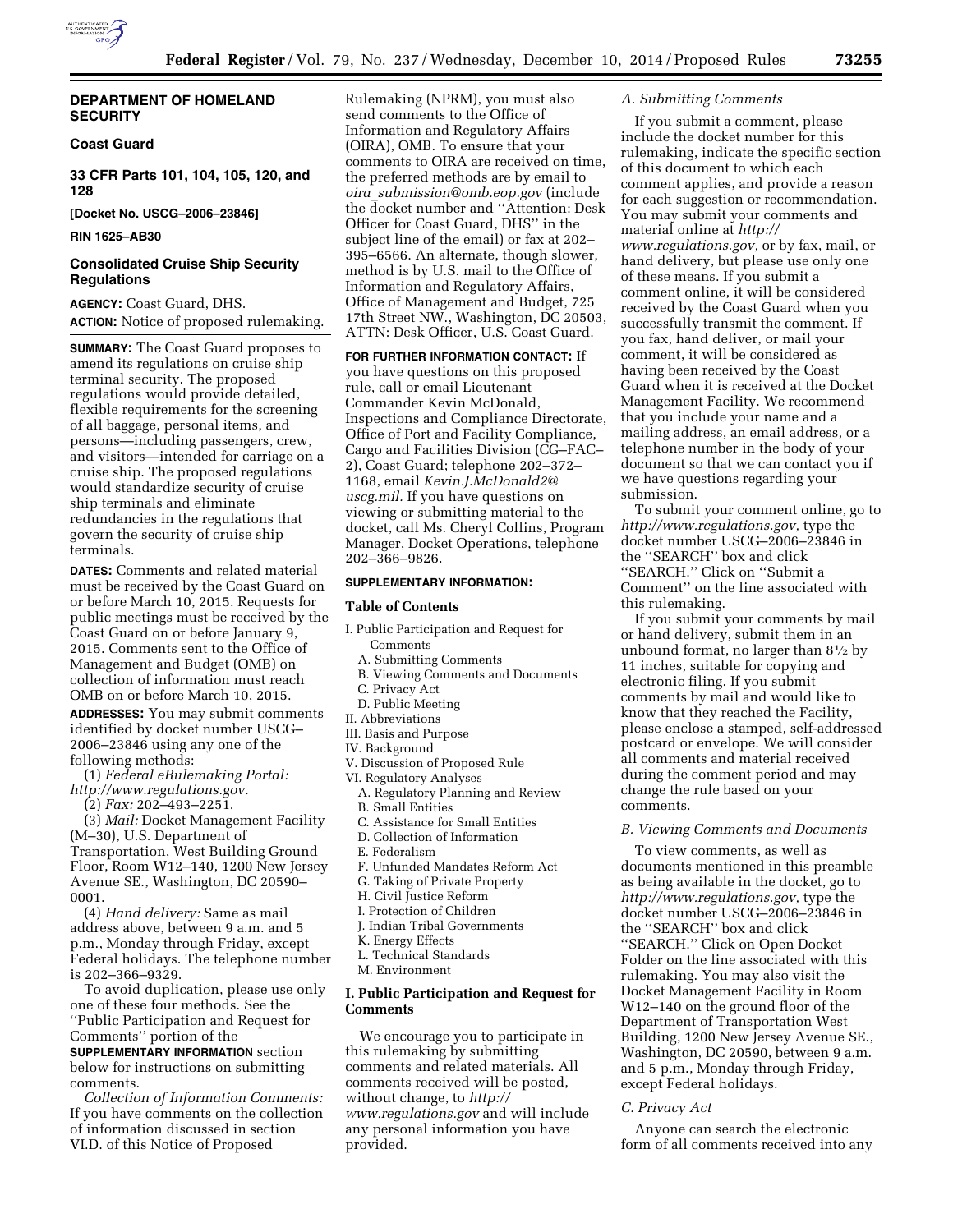of our dockets by the name of the individual submitting the comment (or signing the comment, if submitted on behalf of an association, business, labor union, etc.). You may review a Privacy Act notice regarding our public dockets in the January 17, 2008, issue of the **Federal Register** (73 FR 3316).

### *D. Public Meeting*

We do not plan to hold a public meeting at this time. But you may submit a request for one to the docket using one of the methods specified under **ADDRESSES**. In your request, explain why you believe a public meeting would be beneficial. If we determine that one would aid this rulemaking, we will hold one at a time and place announced by a later notice in the **Federal Register**.

#### **II. Abbreviations**

- APA Administrative Procedure Act
- CFR Code of Federal Regulations
- CLIA Cruise Lines International Association
- COTP Captain of the Port CVSSA Cruise Vessel Security and Safety
- Act of 2010 DHS Department of Homeland Security
- 
- DoS Declaration of Security Explosive Detection System
- E.O. Executive Order
- 
- FSO Facility Security Officer
- FSP Facility Security Plan
- FR Federal Register
- IMO International Maritime Organization ISPS International Ship and Port Facility Security
- ISSC International Ship Security Certificate
- MARSEC Maritime Security
- MISLE Marine Information for Safety and Law Enforcement
- MSC/Circ. Maritime Safety Committee Circular
- MTSA Maritime Transportation Security Act
- NAICS North American Industry Classification System
- NMSAC National Maritime Security Advisory Committee
- NPRM Notice of Proposed Rulemaking NVIC Navigation and Vessel Inspection
- Circular OCS Outer Continental Shelf
- 
- OMB Office of Management and Budget OIRA Office of Information and Regulatory Affairs
- PAC Policy Advisory Council
- PWSA Port and Waterways Safety Act § Section symbol
- SSI Sensitive Security Information
- TSA Transportation Security
- Administration
- TSI Transportation Security Incident
- TSP Terminal Screening Program
- TWIC Transportation Worker Identification Credential
- U.S.C. United States Code
- VSP Vessel Security Plan

## **III. Basis and Purpose**

The Coast Guard proposes to amend the maritime security regulations, found

in title 33 of the Code of Federal Regulations (33 CFR) subchapter H (parts 101 through 105), to require terminal screening programs (TSPs) in existing facility security plans (FSP) at cruise ship terminals within the United States and its territories. This proposed rule would standardize screening activities for all persons, baggage, and personal effects at cruise ship terminals while also allowing an appropriate degree of flexibility that accommodates and is consistent with different terminal sizes and operations. This flexible standardization ensures a consistent layer of security at terminals throughout the United States. This proposed rule builds upon existing facility security requirements in 33 CFR part 105, which implements the Maritime Transportation Security Act (MTSA), Pub. L. 107–295, 116 Stat. 2064 (November 25, 2002), codified at 46 U.S.C. Chapter 701. The Coast Guard consulted with the Transportation Security Administration (TSA) during the development of this proposed rule.

The Coast Guard also proposes to remove 33 CFR parts 120 and 128 because provisions in those parts requiring security officers and security plans or programs for cruise ships and cruise ship terminals would be redundant with the provisions in 33 CFR subchapter H. Section 120.220, concerning the reporting of unlawful acts, would also be removed because it is obsolete and existing law enforcement protocols require members of the Cruise Lines International Association (CLIA) to report incidents involving serious violations of U.S. law to the nearest Federal Bureau of Investigation field office as soon as possible. The Coast Guard will consider issuing additional regulations on this subject in a separate rulemaking pursuant to the Cruise Vessel Security and Safety Act of 2010 (CVSSA), Pub. L. 111–207 (July 27, 2010) (See RIN 1625–AB91).

This proposed rule does not address the screening of vessel stores, bunkers, or cargo. Similarly, it does not affect what items may be brought onto a cruise ship by the cruise ship operator, including items that passengers may check for secure storage with the cruise operator outside of their baggage or carry-ons. Requirements for security measures for the delivery of vessel stores, bunkers, and cargo exist and may be found in 33 CFR 104.275, 104.280, 105.265, and 105.270.

This proposed rule also does not include regulations that may be required pursuant to the CVSSA. Although this rule and the CVSSA are both concerned with cruise ship security generally, this rule consolidates and updates pre-

boarding screening requirements while the CVSSA prescribes requirements in other areas, such as cruise ship design, providing information to passengers, maintaining medications and medical staff on board, crime reporting, crew access to passenger staterooms, and crime scene preservation training. Delaying promulgation of this proposed rule while the regulations required by the CVSSA are developed, for the sole purpose of publishing all of these regulations together, would unnecessarily deprive the public of the benefit of improved cruise ship screening regulations during that period.

#### **IV. Background**

## *A. Development of 33 CFR Parts 120 and 128*

Following the terrorist attack on the cruise ship ACHILLE LAURO, the International Maritime Organization (IMO) published Maritime Safety Committee Circular (MSC/Circ.) 443 on September 26, 1986, which directed contracting governments to develop measures to ensure the security of passengers and crews aboard cruise ships and at cruise ship terminals. MSC/ Circ. 443 also strongly recommended that governments ensure the development, implementation, and maintenance of ship security plans and facility security plans. MSC/Circ. 443 is available in the docket of this rulemaking, and can be obtained by following the instructions in the ''Viewing comments and documents'' section of this preamble.

In recognition of IMO's guidance on the security of cruise ships and cruise ship terminals, the Coast Guard published regulations in 1996 for the security of large passenger vessels (*i.e.,*  cruise ships) in 33 CFR part 120, and the security of passenger terminals (*i.e.,*  cruise ship terminals) in 33 CFR part 128 (61 FR 37647, July 18, 1996). These regulations include requirements for large passenger vessels and passenger terminals to submit vessel security plans and terminal security plans, respectively. Navigation and Vessel Inspection Circular (NVIC) 4–02 provides guidance for complying with these regulations. The Coast Guard has posted NVIC 4–02 in the docket of this rulemaking; see the ''Viewing comments and documents'' section of this preamble for more information.

# *B. Development of 33 CFR Subchapter H*

In response to the terrorist attacks on September 11, 2001, Congress enacted MTSA to increase maritime security. In Section 101 of MTSA, Congress found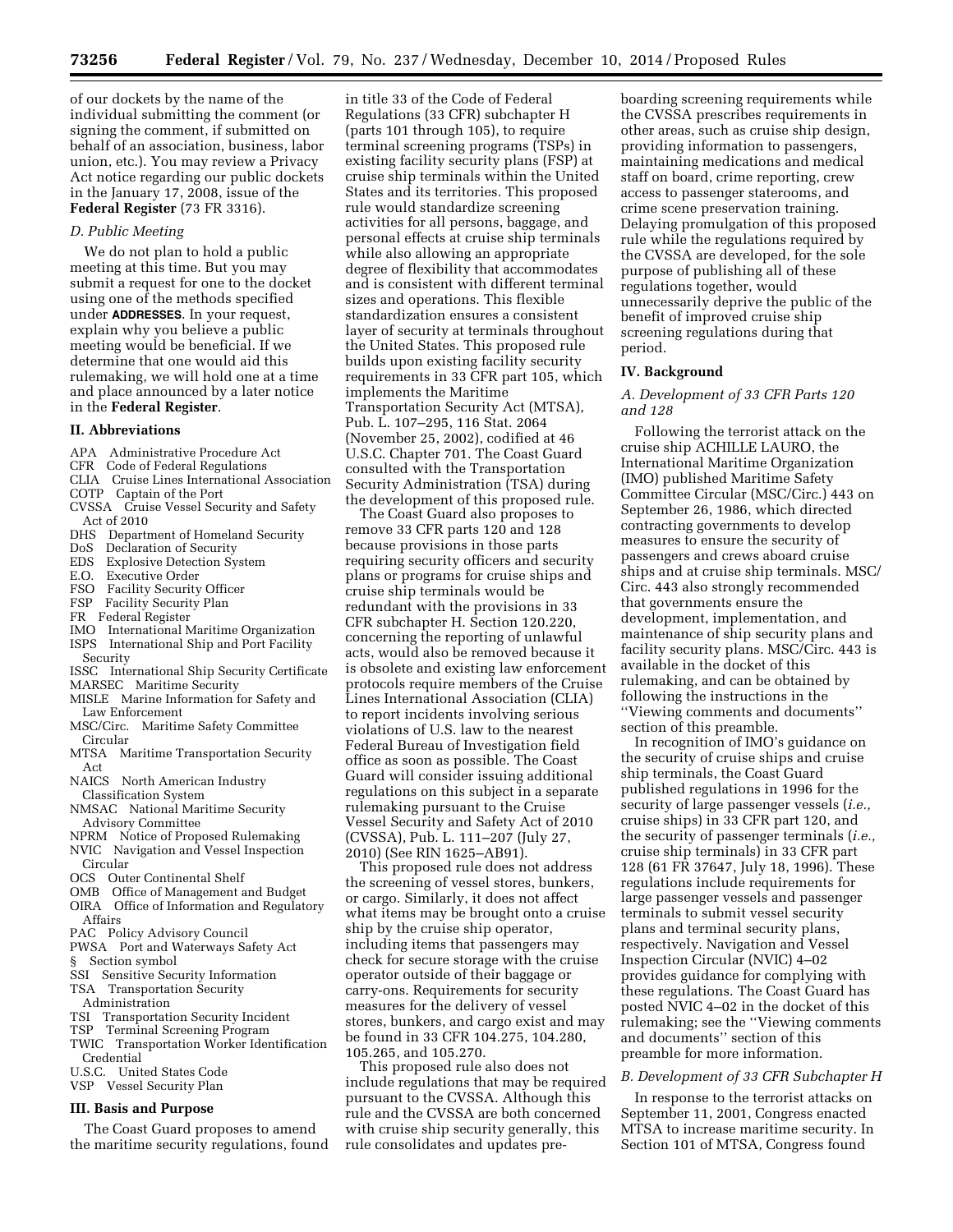that ''[c]ruise ships visiting foreign destinations embark from at least 16 [U.S.] ports,'' and that ''the cruise industry poses a special risk from a security perspective."<sup>1</sup>

In 2003, the Coast Guard implemented Section 102 of MTSA through a series of regulations for maritime security, located in 33 CFR subchapter H. These regulations require owners or operators of vessels, facilities, and Outer Continental Shelf (OCS) facilities to conduct security assessments of their respective vessels and facilities, create security plans specific to their needs, and submit the plans for Coast Guard approval by December 29, 2003. These plans must be updated at least every 5 years. The Coast Guard has required all affected vessels, facilities, and OCS facilities to operate in accordance with their plans since July 1, 2004.

Included in 33 CFR subchapter H are specific security requirements for owners or operators of cruise ships and cruise ship terminals in 33 CFR 104.295 and 105.290. The Coast Guard developed these requirements to further mitigate the elevated risk of cruise ship and cruise ship terminal involvement in a transportation security incident (TSI).

Among the requirements in §§ 104.295 and 105.290, owners or operators of cruise ships and cruise ship terminals must ensure that all persons, baggage, and personal effects are screened for dangerous substances and devices. The FSPs for the cruise ship terminals, approved under 33 CFR part 105, currently document the screening requirements in §§ 105.215, 105.255, and 105.290, such as qualifications and training of screening personnel, screening equipment, and the recognition of dangerous substances and devices. However, these FSPs do not include a separate section specifically addressing these screening requirements; rather FSPs address them throughout the document and in a general fashion.

This rulemaking would require cruise ship terminal FSPs to follow an organized format that includes more specific aspects of screening. In particular, the Coast Guard proposes to require owners and operators of U.S. cruise ship terminals to utilize a Prohibited Items List when conducting screening of all persons, baggage, and personal effects at the terminal. This list would reduce uncertainty in the industry and the public about what is prohibited and what is not, and would help cruise ship facilities better

implement the screening requirement in 33 CFR 105.290(a).

The level of risk mitigated by the establishment of a Prohibited Items List for cruise ship terminals should align with the level of risk reduction required in MTSA. MTSA states that vessel security plans must ''identify, and ensure . . . the availability of security measures necessary to deter to the maximum extent practicable a transportation security incident or a substantial threat of such a security incident.'' Consequently, the goal of the Prohibited Items List is not to completely eliminate all possible risks, as complete risk reduction is not the risk standard set forth in MTSA. MTSA is clear that maritime transportation security plans must be written to prevent TSIs (such as the loss of the vessel or other mass casualty scenarios).

While we recognize that cruise ship operators are also required to ensure screening for dangerous substances and devices under 33 CFR 104.295(a), the Coast Guard is not proposing to require them to modify VSPs in a manner similar to cruise ship terminal FSPs, for reasons of cost-effectiveness and redundancy as described below. However, we do believe that the publication of the Prohibited Items List will provide helpful guidance to cruise ship operators in complying with 33 CFR 104.295(a).

Current Status of 33 CFR Parts 120 and 128

The implementation of MTSA and 33 CFR subchapter H was one step in a larger effort to revise the requirements in 33 CFR parts 120 and 128. On January 8, 2004, the Coast Guard MTSA/ International Ship and Port Facility Security (ISPS) Policy Advisory Council (PAC), whose members are all Coast Guard personnel, issued PAC Decision 04–03 to provide guidance on 33 CFR subchapter H. PAC Decision 04–03 states that ''33 CFR parts 120 and 128 and NVIC 4–02 will remain in effect until July 1, 2004.'' Since that date, cruise ships and cruise ship terminals have operated in accordance with 33 CFR subchapter H, not 33 CFR part 120 or 128. This decision is available in the docket of this rulemaking, which can be accessed by following the instructions in the ''Viewing comments and documents'' section of this preamble, and on the Coast Guard Homeport Web site at *[http://homeport.uscg.mil.](http://homeport.uscg.mil)* 

Development of Regulations by the Transportation Security Administration

In 2002, the TSA promulgated 49 CFR subchapter C, regarding the security of civil aviation after the September 11,

2001, terrorist attacks. Screening persons and property at airports is an integral element within these aviation security regulations. The TSA screening requirements for persons and property intending to board commercial aircraft include rigorous standards for screening personnel training and qualifications, screening equipment, staffing of screening stations, and screening operations at airports. The TSA enforces a Prohibited Items List and the Permitted Items List nationwide, regardless of the airline used or airport visited within the United States.

To complement 49 CFR subchapter C, the TSA published and updates the Prohibited Items and Permitted Items Lists for air travel. The first version of the lists issued to implement 49 CFR 1540.111 appeared in the **Federal Register** on February 14, 2003 (68 FR 7444). The lists, and several subsequent updates, interpreted the meaning of the terms ''weapons, explosives, and incendiaries'' for purposes of 49 CFR 1540.111(a), and were published under authority in 5 U.S.C. 553(b) as interpretive rules without notice and comment. We drafted this proposed rule after reviewing TSA's aircraft screening requirements.

The Coast Guard's proposed Prohibited Items List is closely aligned with TSA's Prohibited Items List for aviation. The two lists are not exactly the same due to the distinctly different risk profiles of cruise ships and aircraft: (1) Aircraft can be used as a missile. A cruise ship, however, cannot be used as a missile and, at worst, can be grounded. (2) There are inherent limits on vulnerability reduction of prohibiting items that may already be on board the cruise ship (*e.g.,* items such as steak knives or ice axes could be used to create a Transportation Security Incident, but they are readily available to cruise ship passengers for recreational and other purposes and thus it would be ineffective to prohibit them upon boarding).

There are additional differences between cruise ships and aircraft which support the differences between the two Prohibited Items Lists: (1) The increased robustness of cruise ship design to resist an attack as compared to an aircraft and (2) The larger presence of security personnel on board cruise ships trained to combat a potential TSI.

### Advisory Committee Participation

In addition to using the current TSA regulations as guidelines when drafting this proposal, we also drew upon the expertise of the National Maritime Security Advisory Committee (NMSAC). This committee is composed of

<sup>1</sup> 46 U.S.C.A. 70101, note, secs. 101(5) and (9).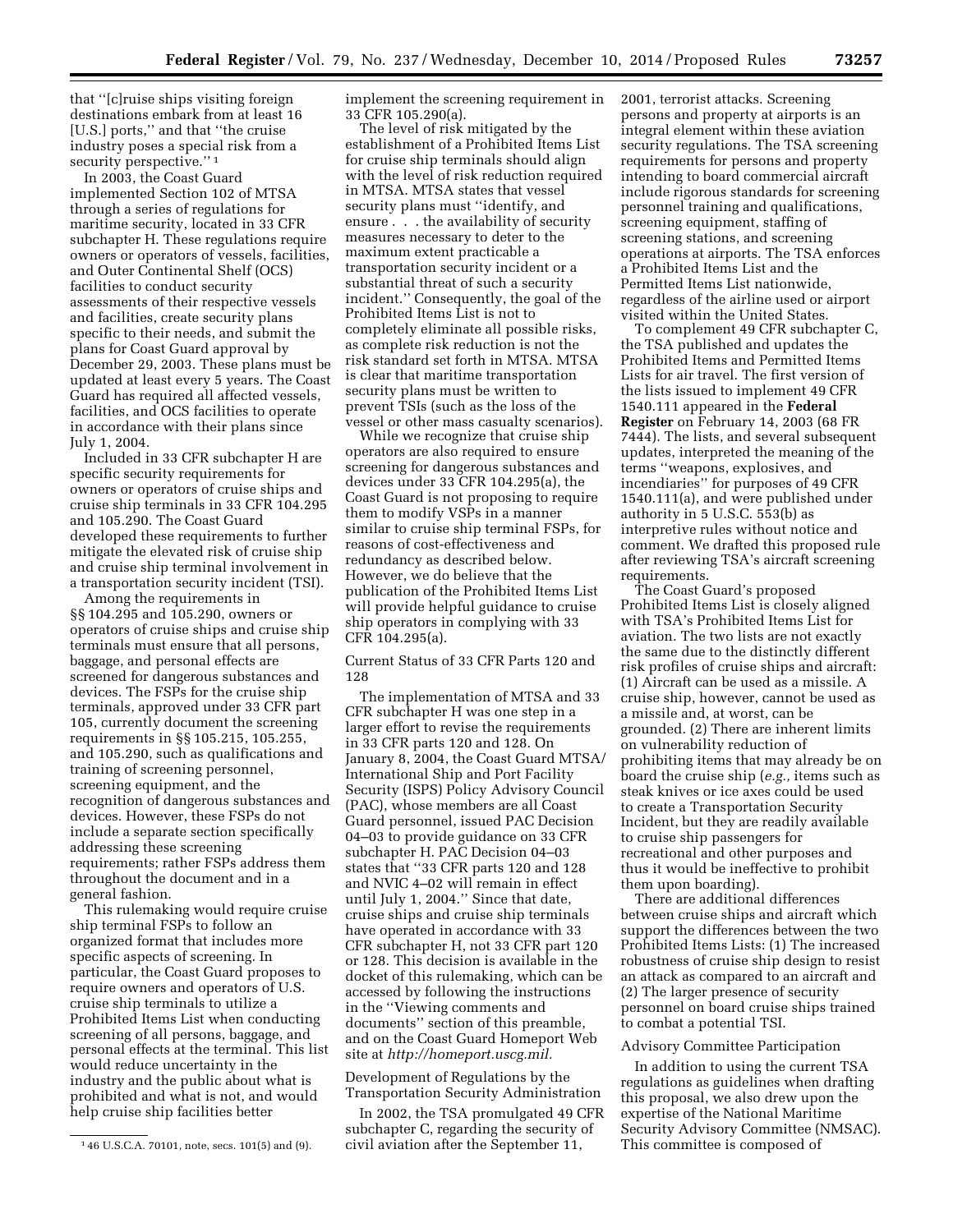representatives from a cross-section of maritime industries and port and waterway stakeholders including, but not limited to, shippers, carriers, port authorities, and facility operators. The NMSAC advises, consults with, and makes recommendations to the Secretary of Homeland Security via the Commandant of the Coast Guard on matters affecting maritime security.

We presented the NMSAC with the following questions relating to cruise ship and cruise ship terminal security screening measures, and asked for comments and recommendations. The NMSAC answered with industryspecific comments and recommendations, and addressed other pertinent issues as well, including screener training and reporting unlawful acts at sea. We summarized their comments and provide our responses below. The task statement and the full NMSAC recommendations may be found in the docket for this rulemaking, which can be accessed by following the instructions in the ''Viewing comments and documents'' section of this preamble.

#### Prohibited Items List

1. Would a national standardized Prohibited Items List be useful?

*Comment:* NMSAC believes that publishing a list of Federally Prohibited Items will be beneficial to cruise ship operators and will serve to give guidance to passengers and potential passengers as to the items that may not be brought on board a cruise ship, as well as the items that may be brought aboard under controlled circumstances.

*Response:* We agree that an important use for a Federally Prohibited Items List is to advise passengers of items they cannot bring into a cruise ship terminal or onto a cruise ship.

*Comment:* NMSAC states that it must also be recognized by the Federal Government and all parties concerned that cruise ships differ from other types of passenger vessels, passenger vessel operations, and other transportation industries, especially air travel. This difference is a result of the size and robust construction of the ship, crewing, and the presence of trained security crew onboard.

*Response:* We have adopted some screening measures from the airline industry because screening processes and technology have commonalities in both industries. However, the Coast Guard recognizes the difference between cruise ships and other transportation industries. We recognize that other types of passenger vehicles, such as aircraft, are primarily used for

transportation from one point to another, and that passengers are usually on board for a relatively short duration. Cruise ships, on the other hand, may carry thousands of passengers for up to several weeks. Additionally, cruise ships have a very different set of vulnerabilities than aircraft due to their heavier nature and significant numbers of trained security personnel, which makes certain items that present a threat to aircraft low or no risk in the context of a cruise ship concerning the potential for a TSI. Therefore, we propose tailoring our screening regulations and establishing a Prohibited Items List for use by the cruise ship industry.

2. What entity is the most appropriate generator of such a list?

*Comment:* NMSAC believes and recommends that the Coast Guard is the correct agency to lead in the development and publication of this listing; however, TSA should be consulted due to their expertise in screening systems.

*Response:* We agree with NMSAC that the Coast Guard should develop and maintain a dangerous substances and devices list. We have and will continue to work with TSA throughout this rulemaking and in the future to ensure the list is current and updated to address evolving threats as necessary.

3. What items should be on the list?

*Comment:* NMSAC recommends that a Federally Prohibited Items List should recognize multiple categories, including—

• Prohibited items;

• Items permitted with special controls; and

• Items permitted for medical use only.

*Response:* We anticipate publishing a list of dangerous substances and devices for screening persons, baggage, and personal items at cruise ship terminals in the United States and its territories. We would retain the ability to add to or modify the list as needed. However, we recognize the need to distinguish between items prohibited at all times from items that would be permitted under specified conditions onboard a particular vessel and as documented in the Vessel Security Plan, and thus would not propose to include in regulation specific instructions relating to items allowed conditionally. Instead, control of such items that are dangerous in some situations or quantities would be left to the discretion of the cruise ship operators.

*Comment:* NMSAC states that cruise ship passengers as well as crew have access to their baggage and are regularly

involved in activities and events associated with a lengthy vacation or special celebration. In contrast, passengers and crew aboard an aircraft do not have access to checked baggage. Because of the difference in access, some items, such as guns, are permitted to be carried in checked baggage onboard an aircraft, but such items would not be permitted onboard a cruise ship at all.

*Response:* We agree that a list of items prohibited on a cruise ship may be different from those prohibited on aircraft. The most obvious difference is that there will be no distinction between checked baggage or carry-on items, since passengers and crew will have access to their personal items once they are onboard.

*Comment:* Some items, such as a steak knife, which would be prohibited onboard a passenger aircraft, are not only available onboard a cruise ship but will also be delivered to a person's room with a meal. Other such items such as aerosols sold in the ships stores, and fire axes as part of the ships safety equipment, are also normally available onboard ship. Other items which are commonly permitted onboard a cruise ship may include: A diver's spear gun or knife; a chef's personal cutlery; SCUBA tanks; firearm replicas and indoor pyrotechnics used for stage productions; compressed gas cylinders for personal use or ship repair; and tools needed for specialized ship repair or maintenance. All these are part of the everyday activities or life on board a ship that may be away from port for days at a time. This listing is certainly not exhaustive. Each of these items is important to the cruise experience and must be permitted onboard with proper controls over access and use.

*Response:* We agree that it would be unproductive to prohibit an item that can be purchased in a ship store or that is available from room service (*e.g.* a steak knife). However, cruise lines may choose to prohibit passengers from carrying knives or axes onboard without prior approval and under controlled procedures.

We also agree that when determining the items that will and will not be allowed onboard a cruise ship or into a cruise ship terminal, consideration must be given to those items that passengers would reasonably be expected to need in order to enjoy the cruise. Items including, but not limited to, dive knives, spear guns, and SCUBA tanks may fit into this category and, as suggested by NMSAC, may be acceptable if controlled by ship security personnel until the passengers need them.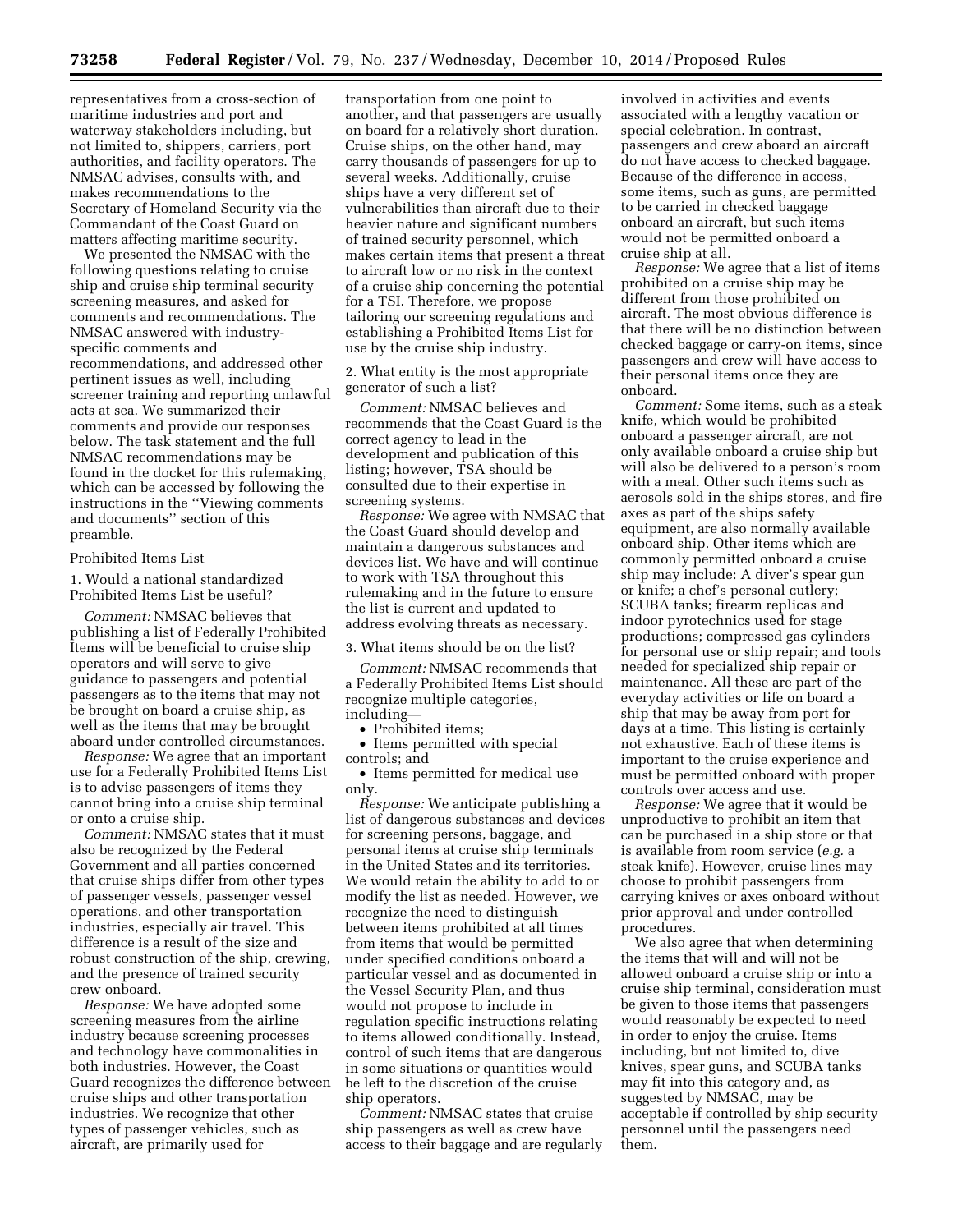*Comment:* Generally NMSAC believes that screening, and any list of prohibited and controlled items, should only apply to personal baggage and carry-on items, not to ship stores. Items that are part of ship stores and for the ship's operations and guest programs should not be considered to be subject to this listing. For example, gasoline may be carried as part of the ship's stores for use in ship carried jet skis.

*Response:* We agree with NMSAC's recommendations that, for the purposes of this rulemaking, the dangerous substances and devices list should not apply to ship stores. Ship stores are outside the scope of this rulemaking.

*Comment:* In the event a listed item is discovered on board, NMSAC recommends that the response be measured and based upon the nature of the item discovered and the actual threat that the item presents. Nor should it be considered as a listing of items which would automatically constitute a violation or breach of security if one of the items is discovered onboard.

NMSAC additionally recommends that a clear statement be included to the effect that the response to a nondetectable or controlled item discovered on board should be based upon the nature of the item and the actual threat presented and that discovery of such an item would not necessarily constitute a violation or breach of security.

*Response:* We agree that the appropriate response to the discovery of a prohibited item onboard should be measured, and based upon the nature of the item and the actual threat it presents. However, a listed prohibited item that has passed through security screening and is discovered onboard would constitute a breach of security as defined in 33 CFR 101.105, since a security measure has been circumvented, eluded, or violated.

Although a breach of security is a violation, the Coast Guard would not necessarily have to take enforcement action. The Coast Guard would examine each event based on the circumstances and details of the breach, the actual threat posed by the item or items, and remedial action taken after the breach is detected. The ultimate goal of the regulation is to provide security to cruise ship passengers, crews, the cruise ship, and the cruise ship terminal.

#### Screening Equipment

1. What is the possibility of standardizing screening methods, similar to the methods employed by TSA at airports?

*Comment:* NMSAC notes that the task statement from the Coast Guard states:

''Some cruise ship terminals use metal detectors, x-ray systems, explosive detection systems, and/or canines for screening and that their use and operation is not uniform across the U.S.'' NMSAC questions the Coast Guard's statement that only some cruise ship terminals contain appropriate detection equipment, and that the use of this equipment is not uniform across the United States. The Coast Guard regulatory requirements contained in 33 CFR parts 120 and 128 require both cruise ships and cruise ship passenger terminals to have in place effective security plans for three levels of security, which include requirements for screening of baggage, ship stores, carry-on items, and persons. These regulations and accompanying guidance implemented by approved plans would be expected to provide for this unity of purpose and application of performance standards contained in the regulations.

*Response:* During visits at several cruise ship terminals, cruise ship embarkation ports, and ports of call, the Coast Guard witnessed various types of screening activities. Most terminals use metal detectors and x-ray systems. Some terminals use canines and other terminals, normally ports of call, screen by hand.

Cruise ships and cruise ship terminals have been subject to 33 CFR parts 120 and 128, and after July 1, 2004, to the International Ship and Port Facility Security Code and 33 CFR subchapter H. To minimize potential risk associated with cruise ships and cruise ship terminals, we propose implementing more detailed regulations. We would retain the spirit of the performancebased standards in 33 CFR subchapter H.

2. Should standards be developed for the screening equipment used at U.S. cruise ship terminals and ports of call?

*Comment:* In seeking to ensure consistency throughout the United States regarding screening activities at cruise ship terminals, NMSAC notes that flexibility is an absolute necessity in the cruise ship industry. NMSAC agrees with performance standards for training or certification, and for minimum consistency of equipment. However, what equipment is employed and how it fits into an effective system for assuring security should remain flexible.

*Response:* We agree that flexibility is necessary, and note that consistency of screening equipment would mean consistency in the performance standards of equipment.

*Comment:* NMSAC recommends that specificity of performance standards or goals could be developed for detection equipment; to specify exactly which equipment should be used would be counterproductive to development of new technology. Standardization of application would also prevent the flexibility to meet varying operational requirements, varying threats that may be encountered by different size ships at different ports. Standardization would also prevent the flexibility to meet varying operational requirements, and varying threats that may be encountered.

*Response:* We agree. The equipment would need to be adequate to meet specific performance standards. The Coast Guard intends to allow each owner or operator of a cruise ship facility to specify the type of screening equipment used to detect prohibited items.

*Comment:* NMSAC notes that the Department of Homeland Security (DHS) has established a Transportation Screening Capability Working Group. The focus of the group is to identify screening capabilities and needs. As such, the work of this group appears to be of interest to NMSAC particularly in regard to this current tasking and interface between the Working Group and NMSAC is recommended. At a minimum, DHS representatives should be invited to brief NMSAC with regards to the work, conclusions, and recommendations of the Working Group.

*Response:* We agree that it may be necessary to invite DHS representatives to discuss current screening initiatives.

*Comment:* NMSAC recommends that performance standards for detection equipment be developed in conjunction with the above mentioned Working Group, and that a listing of items to be detected by these screening systems be developed.

*Response:* We will continue to work with TSA and DHS representatives regarding equipment performance standards.

*Comment:* NMSAC also states that, while an item may be prohibited, this does not mean that technology exists for detecting such items during the screening process. Screening should not be expected for items that cannot be detected. NMSAC notes that a prohibited items listing should not be indiscriminately mistaken to be the exact listing of items that must be detected by current screening technology or screening personnel. They state that it is a well-known and established fact that 100 percent screening does not equate to 100 percent detection and a number of the items potentially listed are not detectable by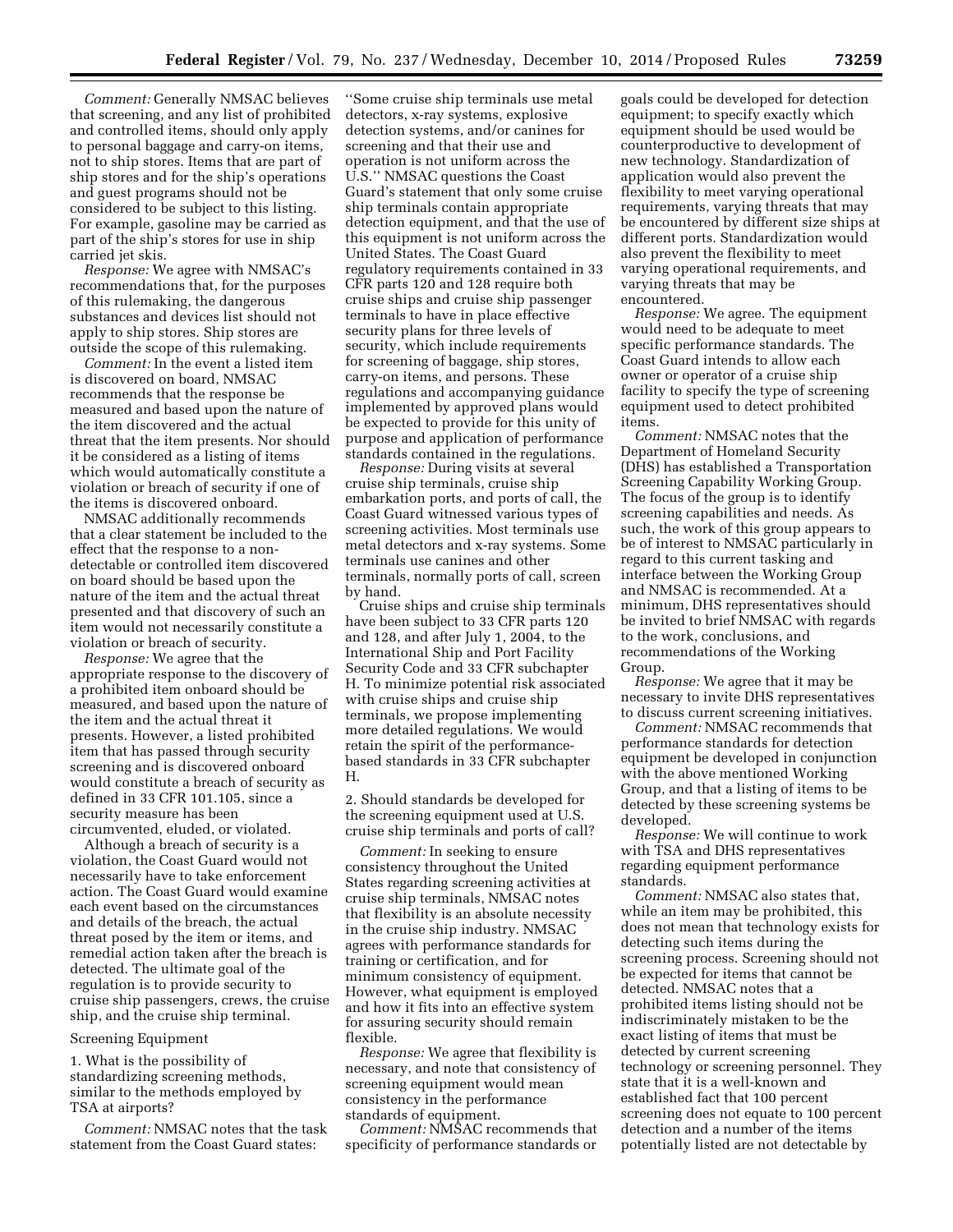current screening technology or processes.

*Response:* We recognize that requiring screening of all persons, baggage, and personal items does not realistically equate to 100 percent detection of prohibited items. Screening should ensure that there are no dangerous substances or devices present on cruise ships or in terminals. The Coast Guard would place items on a dangerous substances and devices list that we determine to pose a real danger to security. Detection measures should be employed to ensure, to the greatest practicable extent, that such dangers are not present. If a listed item is found onboard, the owners or operators of cruise ships or terminals should examine their screening processes to determine the reason they did not detect the item during the screening process. As part of this examination, owners or operators of cruise ships and terminals should review security measures, such as qualification and training of screening personnel as well as the technology they use. It is not the intent of the proposed rule to expect or demand more than is possible or achievable given available technology. The goal should be continuous process improvement.

*Comment:* NMSAC is aware that current screening capabilities do not readily detect or identify certain items that may currently be prohibited onboard either an aircraft in carry-on baggage or otherwise or onboard ships. Accordingly, electronic screening should not include items that cannot be detected by current capabilities and other screening should not be required for these items unless the threat of introduction is so high (Maritime Security Level III) that alternate means of screening is necessary.

*Response:* We agree that the technology required to screen for certain prohibited items, especially nuclear, biological, and chemical agents, either does not exist or may be excessively expensive. We expect screening to be conducted at cruise ships and cruise ship terminals using several methods and technologies already employed for screening at airports, such as metal detectors and x-ray machines. Although a dangerous substances and devices list may include items for which screening technology does not exist, we expect the cruise ships' or terminals' screening personnel to attempt to detect these materials using screening methods other than electronic equipment. For example, during an escalated Maritime Security (MARSEC) Level 2 or 3, we would require alternate means of screening that may include random hand searches or

other methods appropriate to the threat. MARSEC Levels advise the maritime community and the public of the level of risk to the maritime elements of the national transportation system. There are only three MARSEC levels. MARSEC Level 1 is the level for which minimum appropriate security measures shall be maintained at all times. Under 33 CFR 101.200(b), unless otherwise directed, each port, vessel, and facility must operate at MARSEC Level 1.

3. What standards should apply if canines were to be used to screen for the presence of explosives at U.S. cruise ship terminals?

*Comment:* NMSAC recommends that any need for and use of canines for screening should be clearly written into the security plan that is required by 33 CFR part 105. Because each terminal operation, passenger ship, threat information, and security operation is different, a ''one size fits all'' regulation to meet the ''when'' and ''how'' of canine use will not work. Instead, this can be broken into three issues:

a. When should canines be utilized for screening?

b. How should canines be used for screening?

c. What should be the training and certification requirements for the canine and the handler?

With regards to item c. above, NMSAC acknowledges that cruise ship industry canine security representatives have been meeting with USCG and DHS officials to discuss appropriate regulatory requirements for the certification of both dog and handlers. NMSAC does not possess the expertise to overtake these discussions and therefore declines to offer recommendations in this regard. As the end users of canine screening or search capabilities, NMSAC members would be interested in receiving a briefing of this regulatory development project.

*Response:* We agree, and do not propose mandating the use of canines for normal screening operations. We do recognize the need to address required standards in the event that terminals or cruise ships voluntarily use canines to screen for explosives. The Coast Guard is engaged in separate, ongoing projects to address the use of canines at maritime facilities, including cruise ship and other passenger facilities.

#### *C. Miscellaneous*

#### 1. Training of Screening Personnel

*Comment:* NMSAC believes that the development of national standards for training screening personnel is

appropriate. NMSAC recommends that such standards should be developed in cooperation with the maritime industry and appropriate professional stake holders, and should address the basic knowledge, understanding, and proficiency to be demonstrated by candidates to receive certification. Given the difference in cruise ship operations, as well as the cruise ships themselves and the ports they visit, consideration should be given to different levels of certification.

*Response:* We agree that a need exists for national standards for training screening personnel, and that these standards should be developed in cooperation with the maritime industry and appropriate professional stake holders. The Coast Guard proposes adding a new § 105.535 to set forth training requirements of screeners, who must demonstrate knowledge, understanding, and proficiency in various security related areas as part of their security-related familiarization.

2. Unlawful Acts Reporting Requirement (33 CFR 120.220)

*Comment:* NMSAC recommends that the consolidation of 33 CFR 120 & 128 into 33 CFR Subchapter H be clarified so that unlawful acts involving felonies or other serious crime are promptly reported to the agency that has the proper jurisdiction for investigation and prosecution. A variety of governmental entities, both foreign and domestic, exercise law enforcement authority over each ship, depending upon where it is located, where it has come from and where it may be going to. Alleged criminal acts involving U.S. citizens are already reported to the appropriate law enforcement agencies.

*Response:* Existing law enforcement protocols contain standards for the types of crimes that owners or operators of cruise ships must report as well as the form and the timeliness of that reporting. Under those protocols, members of the Cruise Lines International Association (CLIA) are already obligated to report incidents involving serious violations of U.S. law, which include but are not limited to homicide, suspicious death, assault with serious bodily injury, and sexual assaults to the nearest Federal Bureau of Investigation field office as soon as possible. The Coast Guard will consider issuing additional regulations on this subject in a separate rulemaking pursuant to the Cruise Vessel Security and Safety Act of 2010 (CVSSA.), Pub. L. 111–207 (July 27, 2010).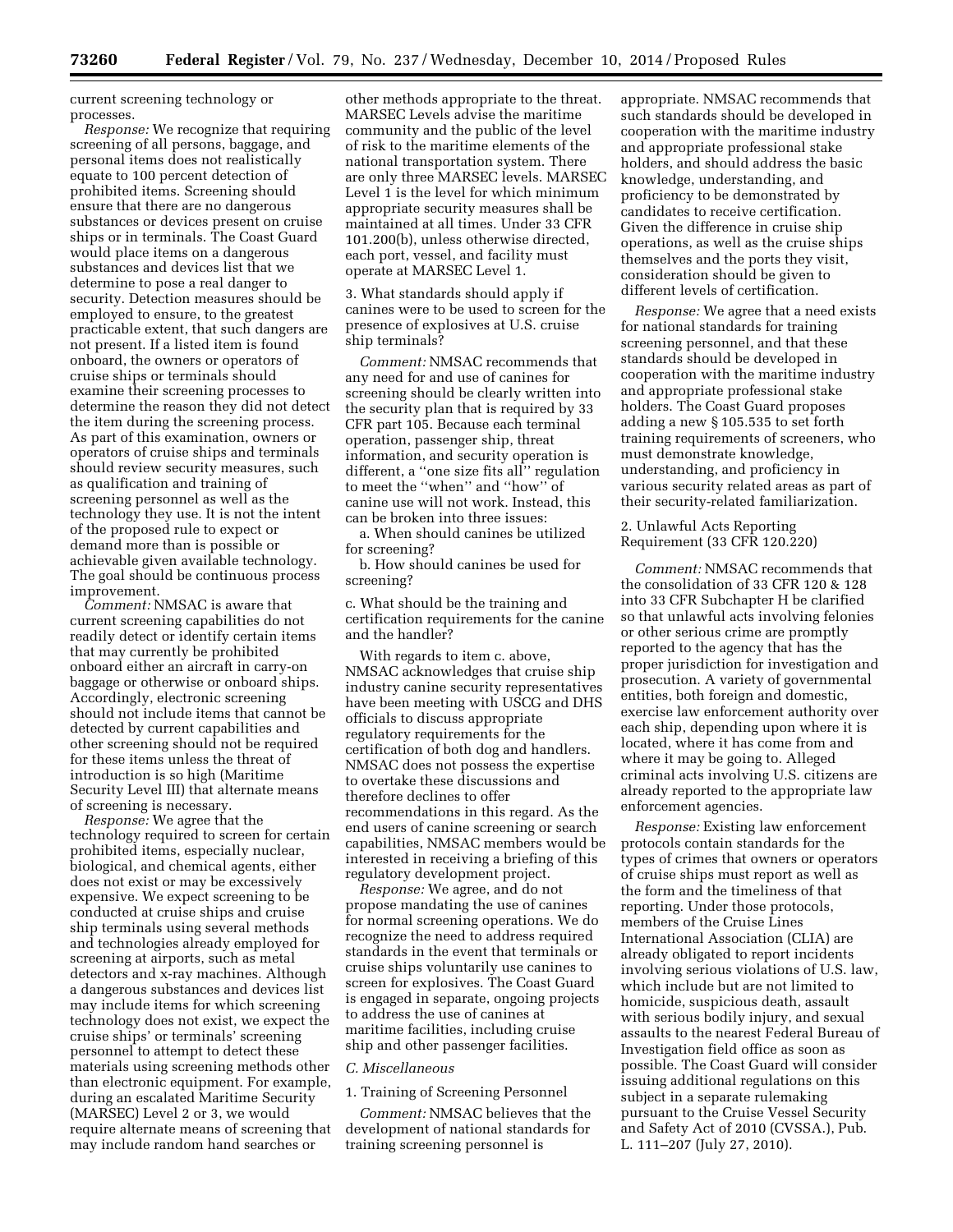# 3. Definition of Cruise Ship

*Comment:* NMSAC stated that they have not defined ''cruise ship''.

*Response:* We will use the definition for cruise ship currently in 33 CFR 101.105.

### **V. Discussion of Proposed Rule**

In the paragraphs below, we explain the origins and rationale for the proposed changes in this NPRM. We organized the discussion according to the section number in which each change would appear.

## *§ 101.105 Definitions*

The Coast Guard proposes amending § 101.105 by adding new definitions for carry-on item, checked baggage, cruise ship terminal, cruise ship voyage, disembark, embark, explosive detection system (EDS), high seas, port of call, screener, and TSP.

## *§ 104.295 Additional Requirements— Cruise Ships*

Currently, the Coast Guard requires cruise ship owners or operators to ensure that screening is performed for all persons, baggage, and personal effects. This requirement is usually fulfilled in coordination with the U.S. cruise ship terminals, with which the cruise ships interface. We propose to add language in this section requiring cruise ship owners or operators to ensure screening is performed in accordance with proposed subpart E of part 105. Cruise ship owners or operators would continue to ensure that screening is performed, and we anticipate that they would continue to coordinate screening with the cruise ship terminals.

While cruise ship terminals would be required to incorporate the Prohibited Items List into their FSPs, we are not proposing to require cruise ship operators to include the list in their VSPs. We believe that such a proposal would be redundant on two levels. First, passengers and screeners would be aware of the Prohibited Items List because it is already required to be available at all screening locations under 33 CFR 105.515(c). Second, nearly all cruise ships operate under an International Ship Security Certificate (ISSC), which details procedures for screening dangerous substances and devices. Additionally, 33 CFR 104.295(a) would require that when passengers embark at a point that is not at a terminal, cruise ship screeners must meet the training requirements of 33 CFR 105.535, which requires that they are familiar with the contents of the Prohibited Items List. For these reasons, we believe that the additional

paperwork burden requiring the incorporation of the Prohibited Items List into the cruise ships' VSP would be unnecessary.

# *§ 105.225 Facility Record-Keeping Requirements*

Within this section, we propose to add language referencing proposed § 105.535 for the safekeeping of screener training records. Currently, the Facility Security Officer (FSO) is responsible for recordkeeping. As proposed, the FSO's recordkeeping responsibilities would be extended to include screener training records. See the discussion of § 105.535 in this preamble for additional information on changes to that section.

## *§ 105.290 Additional Requirements— Cruise Ship Terminals*

We propose to amend § 105.290 by revising paragraph (b) and adding language to paragraph (a) referencing proposed subpart E. The Coast Guard would require owners or operators of cruise ship terminals to conduct screening in accordance with subpart E, and identification requirements would be clarified.

# *§ 105.405 Format and Content of the Facility Security Plan (FSP)*

The Coast Guard proposes amending § 105.405 by adding new paragraph (a)(21). This new paragraph would require that owners or operators of cruise ship terminals ensure that the FSPs include a TSP that is submitted to the Coast Guard for approval. See the discussion of § 105.505 in this preamble for additional information on the TSP. The Coast Guard is also reserving paragraphs (a)(19) and (a)(20) as it is considering proposing additional amendments to § 105.405 in separate rulemakings.

## **Subpart E—Facility Security: Cruise Ship Terminals**

The Coast Guard proposes to add a new subpart to part 105 specifically related to the screening of all persons, baggage, and carry-on items performed at cruise ship terminals. This new subpart would be titled Facility Security: Cruise Ship Terminals. Below, we discuss the proposed sections to be included in this subpart.

#### *§ 105.500 General*

This proposed section encompasses the applicability, purpose, and compliance dates for subpart E. First, subpart E would apply to cruise ship terminals only. For this NPRM, we consider any U.S. facility that receives cruise ships as they are defined in 33 CFR 101.105, or tenders from cruise

ships, to embark or disembark passengers or crew as being cruise ship terminals. These include facilities where the majority of passengers embark with checked baggage, as well as facilities where passengers may visit for a limited time and then re-board the cruise ship. As described previously in the discussion of proposed changes in § 104.295 of this preamble, the Coast Guard would require cruise ship owners or operators to coordinate screening operations with the terminal owners or operators.

The purpose of subpart E is, as stated above, to ensure security at cruise ship terminals. Specifically, subpart E is included in this proposed rule to give terminal owners or operators more detailed requirements to assist development of their screening regimes. However, based on our analysis of current cruise ship terminal screening procedures, we do not believe that these requirements would necessitate operational changes at any existing cruise ship terminal at this time. Instead, the existence of the regulation would set a screening ''floor,'' as well as provide certainty as to the minimum requirements.

Finally, the Coast Guard proposes to require cruise ship terminal owners or operators to submit their TSPs to the Coast Guard for approval no later than 180 days after publication of the final rule. Subsequently, the terminal owners or operators would have to operate in accordance with their TSPs 1 year after publication of the final rule.

## *§ 105.505 Terminal Screening Program (TSP)*

This section would detail the requirements of the TSP. The Coast Guard would require the TSP to be included as part of the FSP, and to document the screening process for all persons, baggage, and personal items from the time that the person or baggage first enters the cruise ship terminal until the person or baggage arrives aboard a cruise ship moored at the facility.

We acknowledge that FSPs currently approved by the Coast Guard address screening procedures within the section for access control. However, the TSP, as part of the FSP, would provide a more detailed description of the screening process at cruise ship terminals. Also, as part of the FSP, audits and amendments to the TSP would fall under current requirements in § 105.415. A list of specific topics the TSP would address is included in § 105.505(c). These topics include qualifications and training of persons conducting screening, screening methods and equipment used at the terminal, and procedures employed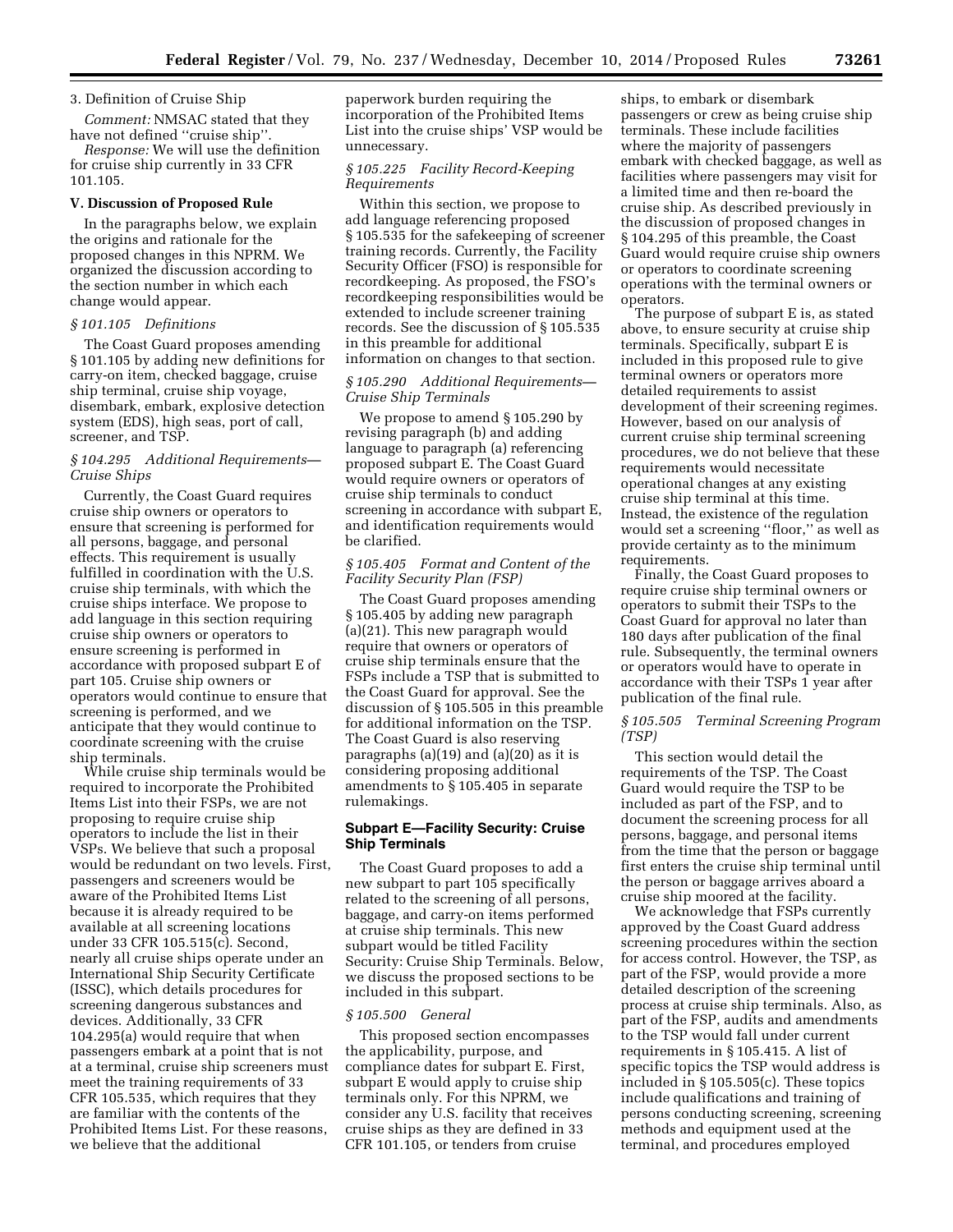when a dangerous substance or device is detected during screening operations.

In developing the requirements for TSPs, we drew upon the current requirements for FSPs and the requirements contained in 49 CFR 1544.103 for security programs developed by air carriers and commercial operators that conduct screening at airports. TSA regulations in 49 CFR 1544.103 were useful in the development of this NPRM because those regulations apply to commercial, non-governmental entities conducting screening. Nevertheless, we understand that wholesale adoption of the TSA regulations would not be appropriate for cruise ship terminals because of differences between the operations of the airline and cruise ship industries.

## *§ 105.510 Responsibilities of the Owner or Operator*

The Coast Guard proposes adding a new § 105.510, detailing the cruise ship terminal owners' or operators' responsibilities regarding screening of all persons, baggage, and personal items at the terminal. The requirements in this section are in addition to the responsibilities described in 33 CFR 105.200. This proposed section would ensure that cruise ship terminal owners or operators develop and perform several aspects of the screening process, such as the following—

• Developing and implementing the TSP;

• Documenting screening responsibilities in the Declaration of Security (DoS);

• Enforcing the Prohibited Items List; and

• Establishing procedures for reporting, handling, and controlling prohibited items.2

The owner or operator ultimately retains responsibility for the security of the cruise ship terminal. By ensuring that screening is performed according to these proposed regulations, the owner or operator would ensure an essential component of overall security is in place for both the cruise ship and the terminal.

## *§ 105.515 Prohibited Items List*

The Coast Guard proposes to require owners and operators of U.S. cruise ship terminals to utilize a Prohibited Items List when conducting screening of all persons, baggage, and personal effects at the terminal. The Coast Guard would also require cruise ship owners or operators of cruise ship terminals to

include a list of dangerous substances and devices in every DoS.

During development of proposed § 105.515, the Coast Guard reviewed the TSA list of prohibited and allowed items for aircraft travel, as discussed in the Background section of this preamble. We also took into account current industry practices, including collaboration between cruise ship and terminal owners or operators to develop the List. Finally, we considered the input received from NMSAC, which is also discussed in the Background section of this preamble.

The Coast Guard recognizes that owners or operators of cruise ships and cruise ship terminals have a vested interest in prohibiting dangerous substances and devices on their property. In order to reduce uncertainty in the cruise line industry and the public about what is prohibited and what is not, and to better implement the screening requirements in 33 CFR 104.295(a) and 105.290(a), the Coast Guard proposes to issue and maintain a list of prohibited items that are always considered to be dangerous substances and devices, as defined in 33 CFR 101.105. The Coast Guard would prohibit these dangerous substances and devices for security reasons. Accordingly, passengers and crew would be prohibited from bringing onboard a cruise ship items on the Prohibited Items List at any time through a cruise ship terminal regulated under 33 CFR part 105. If an item from the Coast Guard's Prohibited Items List is discovered after passing through the screening location at the cruise ship or terminal, the owner or operator would be required to report a breach of security. The Coast Guard also recognizes that some items on the list are necessary to accommodate normal cruise ship operations. For this reason, the prohibited items list would not apply to cargo and vessel stores. We also note that the Prohibited Items List does not necessarily encompass all ''dangerous substances and devices,'' and that cruise ship and terminal operators can prohibit passengers from bringing on board any other items or substances they deem a threat to safety.

### *Interpretative Rules*

Under 5 U.S.C. 553(b)(A), the notice and comment rulemaking requirements of the Administrative Procedure Act (APA) do not apply to interpretative rules. The preamble to this proposed rule contains a proposed version of the Prohibited Items List. Although the Coast Guard does not waive its claim that this list is exempt from APA notice and comment requirements, we are

soliciting comments at this time on the content of the proposed list because the Coast Guard is aware of the unique challenges inherent to security screening in the cruise industry context. Whereas airline screening can be conducted with the understanding that airline travel is undertaken for only a relatively short period of time and with a focused mission, cruise travel can be for much longer periods of time and with travelers participating in varying activities. Additionally, there is no distinction in cruise travel between checked baggage or carry-on items, since passengers and crew will have access to their personal items once they are onboard.

Interpretive rules are ''issued by an agency to advise the public of the agency's construction of the statutes and the rules which it administers.'' *Attorney General's Manual on the Administrative Procedure Act* at 30 n.3. In other words, an interpretive rule describes, clarifies, and reminds the public of a statutory standard or preexisting rule. Courts have upheld a general standard to determine if a rule is interpretative. *American Mining Congress* v. *Mine Safety and Health Admin.,* 995 F.2d 1106 (D.C. Cir. 1993). The Prohibited Items List meets this standard.

To determine if a rule is interpretive, as opposed to legislative, the rule must meet four criteria. *Id.* at 1112. First, in the absence of the interpretive rule there must be adequate legislative or regulatory basis for enforcement action. Second, an interpretative rule must not be published in the Code of Federal Regulations. Third, the agency cannot evoke its general grant of authority when promulgating an interpretative rule. Fourth, the interpretive rule must not effectively amend a prior legislative rule.

The development of the Prohibited Items List meets the four-part *American Mining standard for an interpretive rule.*  First, the Coast Guard has existing regulatory authority to require screening for dangerous substances or devices under 33 CFR 104.295 and 105.290, which mandate that the owner or operator of a cruise ship and facility ensure that all passengers and baggage are screened for such material. The existing definition of ''dangerous substances and devices,'' which means ''any material, substance, or item that reasonably has the potential to cause a transportation security incident,'' already provides an adequate basis for enforcement action on its own, without further explication (these regulations were promulgated as a legislative rule under authority of the Ports and

<sup>2</sup>We believe all terminal operators would currently meet the proposed standards.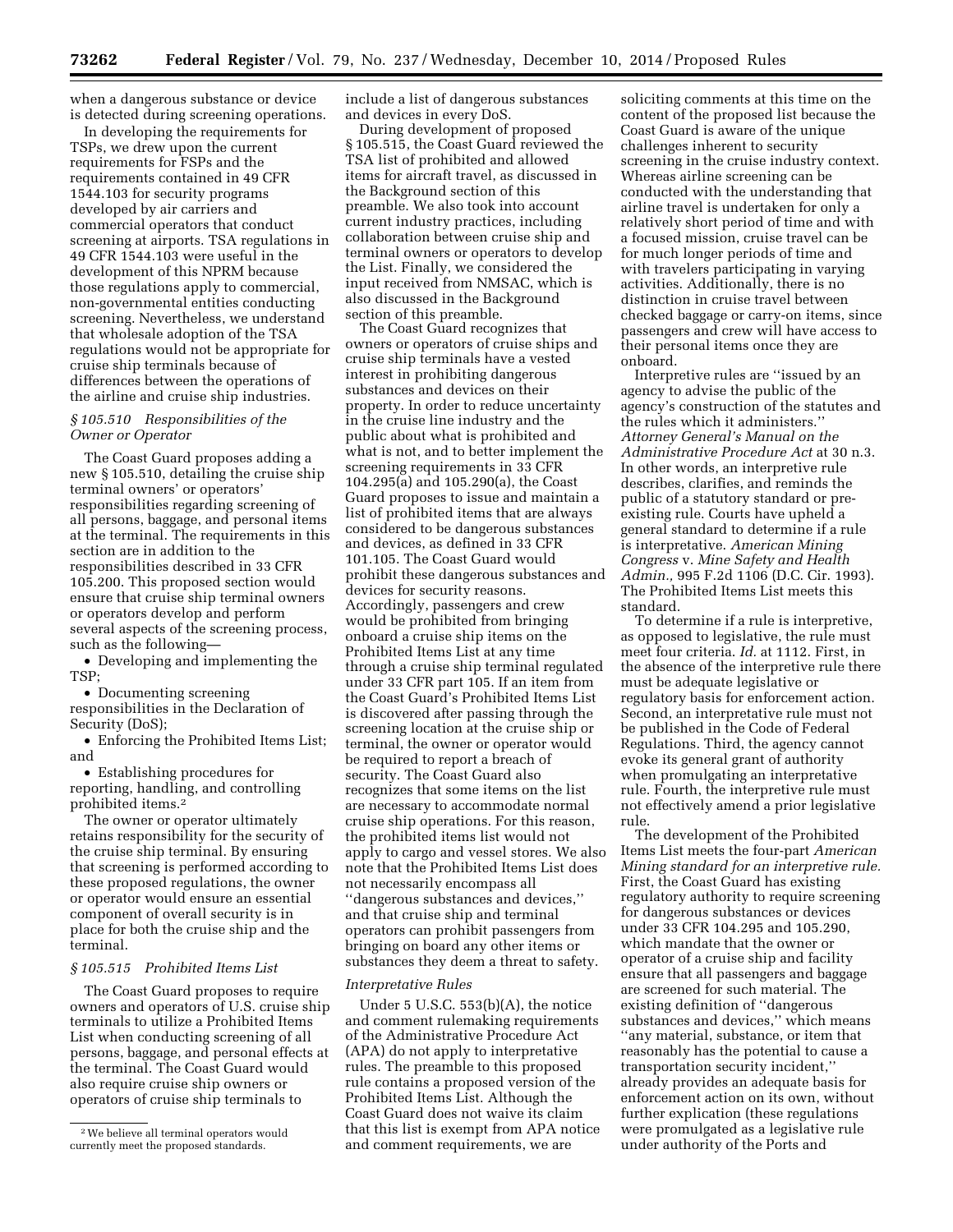Waterways Safety Act (PWSA) and the Maritime Transportation Safety Act (MTSA) (see 33 U.S.C. 1221 and 46 U.S.C. 1221)). Second, the final list will not be incorporated into the Code of Federal Regulations. While we are publishing a draft version of the list in the **Federal Register** as part of the preamble to this proposed regulation to allow for comment because of the unique challenges faced when screening cruise line passengers, the list is not part of the proposed regulatory text will not appear in the Code of Federal Regulations upon publication of the Final Rule. Third, the Coast Guard has not invoked its general legislative authority when promulgating the list. The authority for this interpretive rule is the authority for the Coast Guard to interpret its own regulations in 33 CFR 101.105, 104.295, and 105.290. Fourth, the rule does not effectively amend a prior legislative rule. Instead, the prohibited items list is only a partial explication of the phrase ''dangerous substances and devices,'' as defined in 33 CFR 101.105. What the Prohibited Items List adds is a list of substances and items that the Coast Guard believes, under all circumstances, have the potential to cause a TSI. The Prohibited Items List would not be a substitute for the regulatory definition in section 101.105, as other substances and devices could have the potential to cause a TSI under specific circumstances, and would be addressed in the TSPs of the specific vessels or facilities at issue.

Due to rapidly-developing threat analysis and security considerations, the Coast Guard requires the flexibility to revise the Prohibited Items List quickly to protect the public from security threats that can change rapidly. In order to keep the list current without the delays often associated with notice and comment rulemakings, the Coast Guard proposes to publish the list separately as an interpretive rule in the **Federal Register**, and to issue updates in the same manner. In proposing this approach, the Coast Guard took note of TSA's use of interpretive rules to promulgate and update its list of prohibited items (67 FR 8340, February 22, 2002; 68 FR 7444, February 14, 2003; 70 FR 9877, March 1, 2005; 70 FR 51679, August 31, 2005; and, 70 FR 72930, December 8, 2005). Additionally, the Coast Guard would endeavor to obtain NMSAC input and afford ship and facility owners a reasonable amount of advance notice before making an update effective unless an immediate change is necessary for imminent public safety and/or national security reasons.

Finally, we reiterate that the Prohibited Items List would only prohibit passengers from carrying items in baggage or on their persons; it does not prohibit these items from being brought onboard by cruise ship operators on their behalf.

The Coast Guard is soliciting public comments on the content of the proposed Prohibited Items List shown below due to the unique challenges inherent to security screening in the cruise industry context. Additionally, we invite public comments on the use of interpretive rules to issue and update the list.

## *Proposed Prohibited Items List for Cruise Ship Terminals*

Passengers and persons other than passengers are prohibited from bringing the following items onboard cruise ships through terminal screening operations regulated under 33 CFR part 105.

#### *Weapons, Including*

- Hand Guns (including BB guns, pellet guns, compressed air guns and starter pistols, as well as ammunition and gunpowder)
- Rifles/shotguns (including BB guns, pellet guns, compressed air guns and starter pistols, as well as ammunition and gunpowder)
- Stun guns or other shocking devices (*e.g.* Taser®, cattle prod)
- Realistic replicas and/or parts of guns and firearms

## *Explosives, Including*

- Blasting caps
- Dynamite
- Fireworks or pyrotechnics
- Flares in any form
- Hand grenades
- Plastic explosives
- Explosive devices
- Realistic replicas of explosives

## *Incendiaries, Including*

- Aerosols (including spray paint but excluding items for personal care or toiletries in limited quantities)
- Gasoline or other such fuels or accelerants
- Gas torches
- Lighter fluids (except in liquefied gas (*e.g.* Bic®-type) or absorbed liquid (*e.g.* Zippo®-type) lighters in quantities appropriate for personal use)
- Turpentine
- Paint thinner
- Realistic replicas of incendiaries

## *Disabling Chemicals and Other Dangerous Items, Including*

• Chlorine

## • Liquid bleach

• Tear gas and other self defense sprays The Prohibited Items List does not contain all possible items that may be prohibited from being brought on a cruise ship by passengers. The Coast Guard and the cruise ship terminal reserve the right to confiscate (and destroy) any articles that in our discretion are considered dangerous or pose a risk to the safety and security of the ship, or our guests, and no compensation will be provided.

## *§ 105.525 Terminal Screening Operations*

Section 105.525 would specify how cruise ship terminal owners or operators must screen persons, personal effects, and baggage and where the screening must take place. Additionally, this new section would provide staffing requirements for screening operations. During development of this proposed section, the Coast Guard identified several components of existing screening process requirements that should be preserved throughout all U.S. cruise ship terminals. The proposed regulations are primarily performancebased, but specific procedures must take place to ensure the security of persons, their personal effects, and baggage.

Section 105.525 specifies requirements for screening passengers, persons other than passengers, checked baggage, and unaccompanied baggage. As proposed, the screening of passengers and persons other than passengers (such as crew members, vendors, or contractors) may take place at the same screening location, or at separate screening locations, which is current industry practice. The Coast Guard would require application of the same standards for screening locations, regardless of who is being screened. Adequate staffing, checking personal identification, and re-screening are all addressed in this subparagraph.

If a cruise ship terminal checks baggage, screening or security personnel would be required to control the baggage throughout the screening process. If a terminal accepts unaccompanied baggage, then the cruise ship's Vessel Security Officer would need to provide written consent. Screening or security personnel would then treat the unaccompanied baggage as checked baggage.

The Coast Guard would require terminal owners or operators to document additional screening methods in an approved TSP. Further, the Captain of the Port (COTP) may direct additional screening methods that are appropriate for each terminal.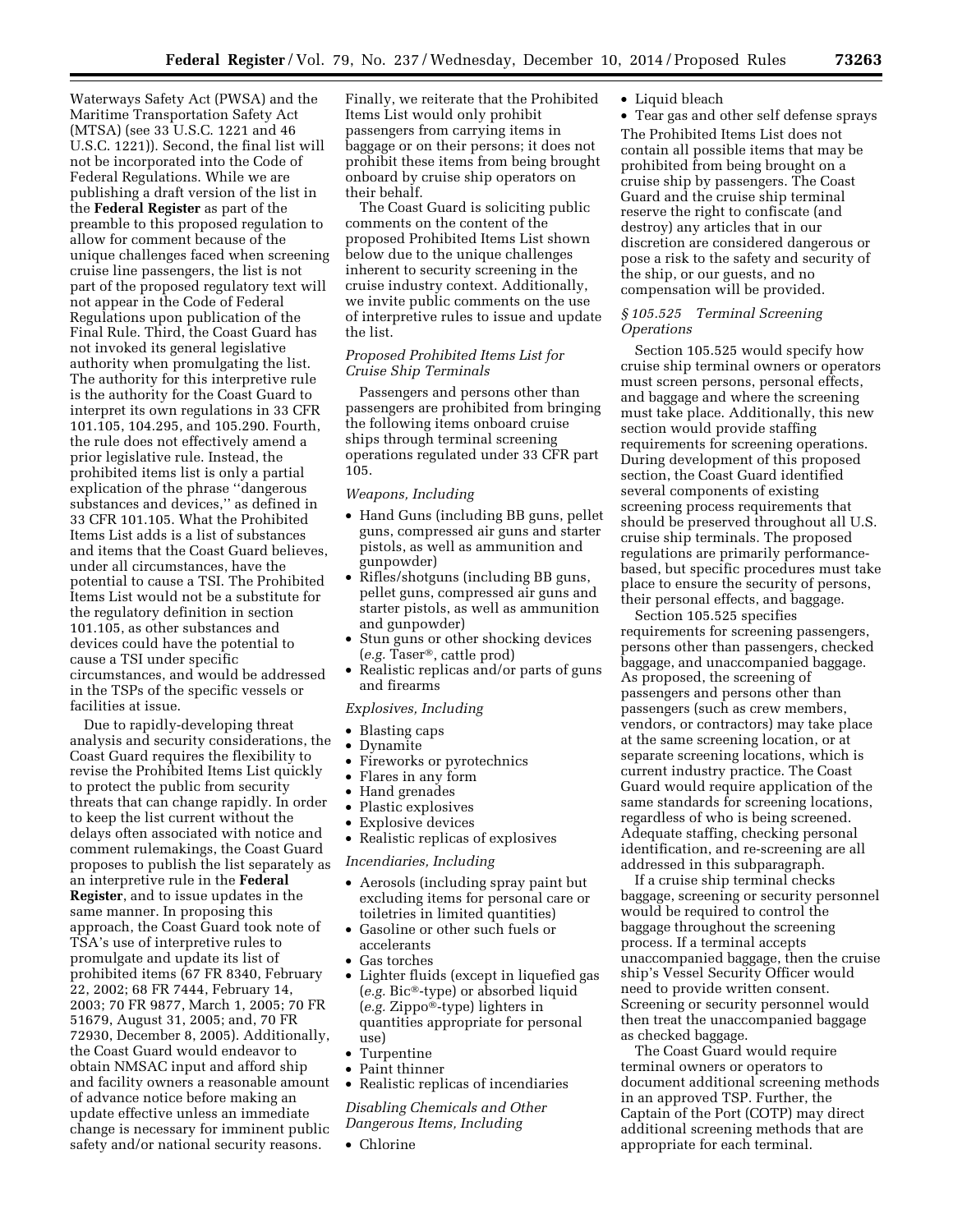## *§ 105.530 Qualifications of Screeners*

The Coast Guard proposes adding § 105.530 to address basic qualifications for cruise ship terminal screeners. While the Coast Guard researched TSA's regulations during the development of this section, specifically 49 CFR 1544.405, which describes qualifications for new screeners when commercial carriers and aircraft operators provide screening, we are proposing screening requirements that are less rigorous than those for airline screeners, for the reasons described below.

As mentioned in the discussion of § 105.505 in this preamble, TSA's aviation regulations provide a solid foundation for screening standards, but they are not wholly appropriate for cruise ship terminals. For example, while the Aviation Transportation Security Act (ATSA) requires a high school diploma, MTSA contains no such requirement.

The Coast Guard would require the screener to have, as a prerequisite, a combination of education and experience that the Facility Security Officer deems appropriate for the position. Additionally, the screener must be able to use all the screening equipment and methods appropriate for the position. Taken together with the requirements in 33 CFR 105.210, these qualifications would help to ensure that screeners have the ability to perform their duties.

### *§ 105.535 Training Requirements of Screeners*

Screeners at cruise ship terminals currently receive training in accordance with § 105.210, as well as facilityspecific familiarization. The Coast Guard proposes to add requirements for certain topics to be covered during the facility-specific familiarization. This training would ensure that the screeners are instructed in the screening process used at the cruise ship terminal where they would be working. These topics would include—

• Historic and current threats against the cruise ship industry;

• Relevant portions of the approved TSP and FSP;

• The purpose and content of the approved Prohibited Items List;

• Specific instruction on the screening equipment and methods used at the terminal;

• Specific response procedures when a dangerous substance or device is detected at the terminal;

• Additional screening methods performed at increased MARSEC Levels; and

• Any additional topics specified in the terminal's approved TSP.

## *§ 105.540 Screener Participation in Drills and Exercises*

Section 105.220 currently requires security drills and exercises. In proposed § 105.540, the Coast Guard would require screening personnel to participate in drills and exercises performed at the cruise ship terminal. The drills and exercises would be excellent opportunities not only for testing the terminal's FSP, including the TSP, but also would refresh the screeners' training.

## *§ 105.545 Screening Equipment*

This section would address operation and maintenance of x-ray, explosives detection, and metal detection equipment used to screen all persons, baggage, and personal effects at U.S. cruise ship terminals. Again, the Coast Guard researched TSA's standards for screening performed by air carriers and commercial operators in 49 CFR part 1544. Specifically, TSA's regulations address the use of metal detectors, x-ray systems, and explosives detection systems in 49 CFR 1544.209, 1544.211, and 1544.213. Most cruise ship terminals use these systems already. Therefore, we used 49 CFR part 1544 as a guide for the proposed regulation, with the understanding that the maritime environment of a cruise ship terminal is inherently different from the environment of an airport.

The proposed requirements are performance-based. The Coast Guard would not require the use of specific equipment or screening methods. However, if metal detection, explosive detection, or x-ray equipment is used at a cruise ship terminal, then safety and performance standards similar to the standards for equipment at airports would be required. Further, such screening equipment would be documented in the terminal's TSP.

Of particular note is the proposed signage requirement if x-ray equipment is used at the terminal. Similar to airports, people bring film and photographic equipment to cruise ship terminals on a regular basis. Since x-ray systems may have an effect on film and photographic equipment, we propose to add this signage requirement to ensure that persons being screened receive adequate notice.

#### *§ 105.550 Alternative Screening*

The Coast Guard proposes to add a section concerning alternative screening methods including procedures for passengers and crew with disabilities or medical conditions precluding certain

screening methods. If a cruise ship terminal owner or operator chooses to employ screening methods other than xray, metal detection, or explosives detection equipment, then each method must be described in detail within the TSP. The Coast Guard intends this proposed section to allow cruise ship terminal owners or operators flexibility in their screening methods. We believe this would be helpful as new technologies develop. It would allow flexibility at terminals with space constraints, or if terminal owners or operators use a contingency screening method when a piece of equipment fails. Alternative screening methods may take many forms. For example, terminal owners or operators may use canine explosives detection or manually search baggage and personal effects.

## *33 CFR Parts 120 and 128*

In July 2004, when vessels and facilities subject to 33 CFR parts 120 and 128 became subject to 33 CFR parts 101, 103, 104 and 105, the Coast Guard placed specific requirements pertaining to cruise ships and cruise ship terminals in 33 CFR 104.295 and 105.290, respectively. While parts 120 and 128 use slightly different terms than parts 104 and 105, the concept of ensuring that maritime entities have security plans is the same. Therefore, this NPRM proposes removing regulations in parts 120 and 128 that require security officers and security plans similar to those required in parts 104 and 105. Additionally, the procedures in § 120.200 for reporting unlawful acts have been superseded by recent amendments to title 46, United States Code, chapter 35. For these reasons, the Coast Guard proposes to remove all of 33 CFR part 120.

Finally, the Coast Guard also proposes to remove 33 CFR part 128 in its entirety. Not only would the sections requiring security plans and security officers be removed, we would also remove § 128.220, which requires the reporting of unlawful acts. We believe that the removal of this requirement will not diminish security at cruise ship terminals because other laws and regulations sufficiently cover the requirement in § 128.220.

## **VI. Regulatory Analyses**

We developed this proposed rule after considering numerous statutes and executive orders related to rulemaking. Below we summarized our analysis based on 13 of these statutes or executive orders.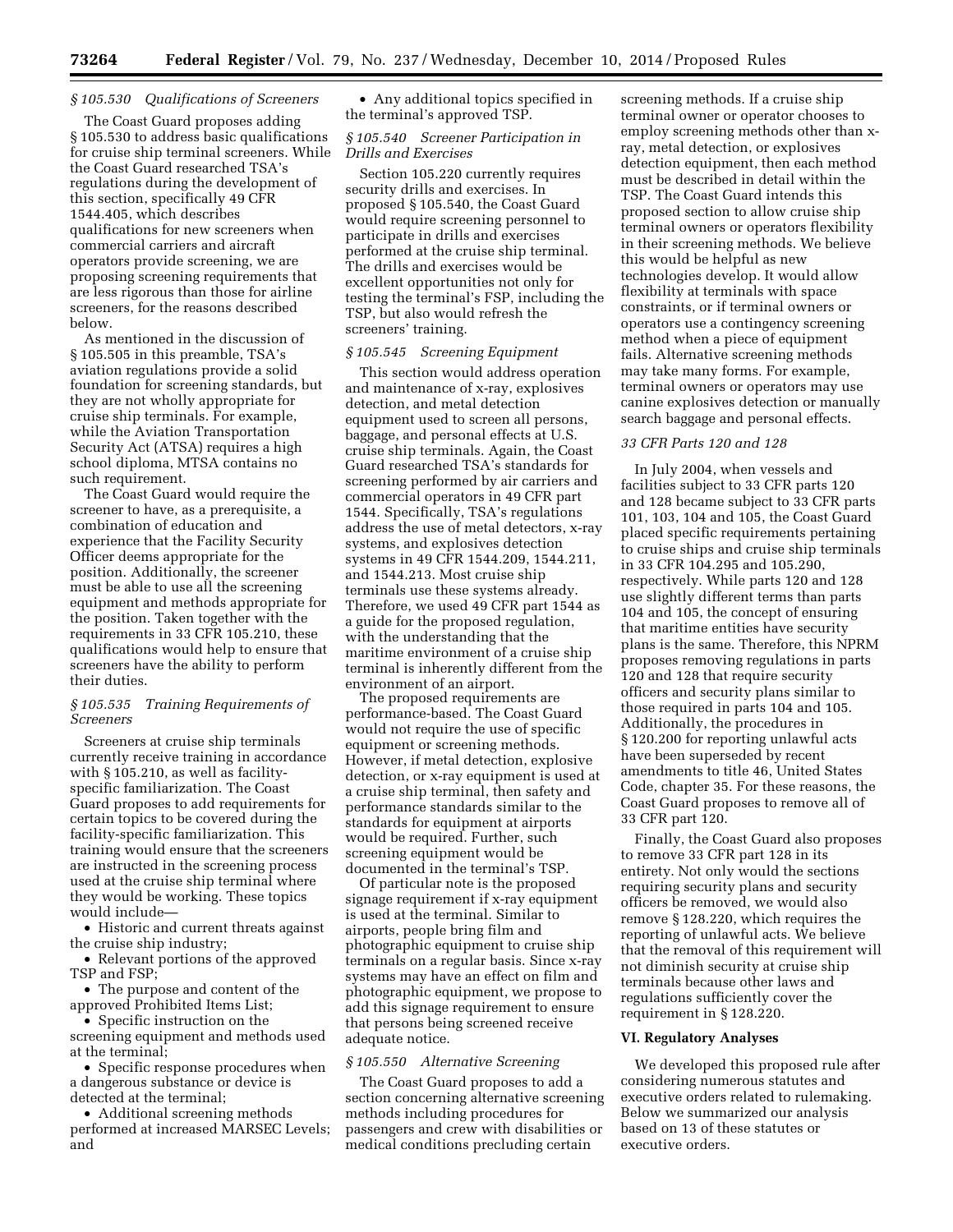#### *A. Regulatory Planning and Review*

Executive Orders 12866 (''Regulatory Planning and Review'') and 13563 (''Improving Regulation and Regulatory Review'') direct agencies to assess the costs and benefits of available regulatory alternatives and, if regulation is necessary, to select regulatory approaches that maximize net benefits (including potential economic, environmental, public health and safety

effects, distributive impacts, and equity). Executive Order 13563 emphasizes the importance of quantifying both costs and benefits, of reducing costs, of harmonizing rules, and of promoting flexibility. This NPRM has been designated a ''significant regulatory action,'' although not economically significant, under section 3(f) of Executive Order 12866. Accordingly, the NPRM has been reviewed by the Office of Management

and Budget. A full Regulatory Analysis (RA) is available in the docket where indicated under the ''Public Participation and Request for Comments'' section of this preamble. A summary of the RA follows:

The following table summarizes the affected population, costs, and benefits of this proposed rule. A summary of costs and benefits by provision are provided later in this section.

## TABLE 1—SUMMARY OF AFFECTED POPULATION, COSTS AND BENEFITS

| Category                   | Estimate                                                                                                                                                                                                |
|----------------------------|---------------------------------------------------------------------------------------------------------------------------------------------------------------------------------------------------------|
|                            | 137 MTSA-regulated facilities; 23 cruise line companies.<br>\$145.471.                                                                                                                                  |
|                            | \$9,092.                                                                                                                                                                                                |
|                            | \$154.563.                                                                                                                                                                                              |
|                            | <b>Qualitative Benefits</b>                                                                                                                                                                             |
| Terminal Screening Program | Greater clarity and efficiency due to removal of redundancy in regulations.<br>The TSP improves industry accountability and provide for a more systematic approach to monitor fa-<br>cility procedures. |
|                            | Details those items that are prohibited from all cruise terminals and vessels.<br>Provides a safer environment by prohibiting potentially dangerous items across the entire industry.                   |

\* Value is undiscounted. We expect the costs of this rulemaking are borne in the first year of implementation. See discussion below for more details.

As previously discussed, this proposed rule would amend regulations on cruise ship terminal security. The proposed regulations would provide flexible requirements for the screening of persons intending to board a cruise ship, as well as their baggage and personal effects. In this rulemaking, we propose to issue and maintain a minimum requirement of Prohibited Items List of dangerous substances or devices (*i.e.* firearms & ammunition, flammable liquids and explosives, dangerous chemicals etc. . .), which are based on similar items currently prohibited by industry. We anticipate that the prohibited item list described in the preamble would be cost neutral to the industry. However, the Coast Guard is requesting public comment on this issue if anyone believes that this requirement would create a new economic burden to industry.

We also propose to eliminate redundancies in the regulations that govern the security of cruise ship terminals.

The proposed rule would allow owners and operators of cruise ships and cruise ship terminals the flexibility of choosing their own screening methods and equipment and establish security measures tailored to their own operations. This proposed rule would

incorporate current industry practices and performance standards.

We found several provisions of the rulemaking to have no additional impact based on information from Coast Guard and industry security experts and site visits to cruise terminals. A summary of key provisions with and without additional costs follow.

Key provisions without additional costs (current industry practice under existing MTSA regulations):

• § 105 Subpart E Screening equipment standards;

 $\circ$  33 CFR 105.255 (a) and §128.200 (a)(1) and  $\S 128$  (a)(2) currently require screening for dangerous substances or devices. As such, industry already screens baggage and persons.

• §105.530 Qualifications of screeners; and,

 $\circ$  33 CFR 105.210 details qualifications for facility personnel with security duties, which includes operation of security equipment and systems, and methods of physical screening of persons, personal affects, baggage, cargo and vessel stores.

● §105.535 Training of screeners.<br>○ 33 CFR 105.210 details

 33 CFR 105.210 details qualifications for facility personnel with security duties, which includes operation of security equipment and systems, and methods of physical screening of persons, personal affects, baggage, cargo and vessel stores.

Records for all training under § 105.210 are required to be kept per § 105.225  $(b)(1).$ 

The purpose of including these requirements in the proposed regulatory action is to consolidate requirements for screeners in one place of the CFR and eliminate redundancies in cruise ship security regulations by eliminating the requirements in parts 120 and 128. We do not believe that these new items would add any additional costs, for the reasons described below.

We note that several of the requirements in § 105.535 are already implicitly required by the general security training requirements in § 105.210. Specifically, §§ 105.535(b), (c), and (g), requiring that screening personnel be familiar with specific portions of the TSP, are already encompassed by the general requirement in 105.210(k), which requires security personnel to be familiar with relevant portions of the FSP). Also, § 105.535(f), which requires that screeners be familiar with additional screening requirements at increased MARSEC levels, is implicitly contained in the existing requirement in  $§ 105.210(m).$ 

Other items in § 105.535 are not expected to increase costs because we believe they are already performed by screening personnel. We believe that all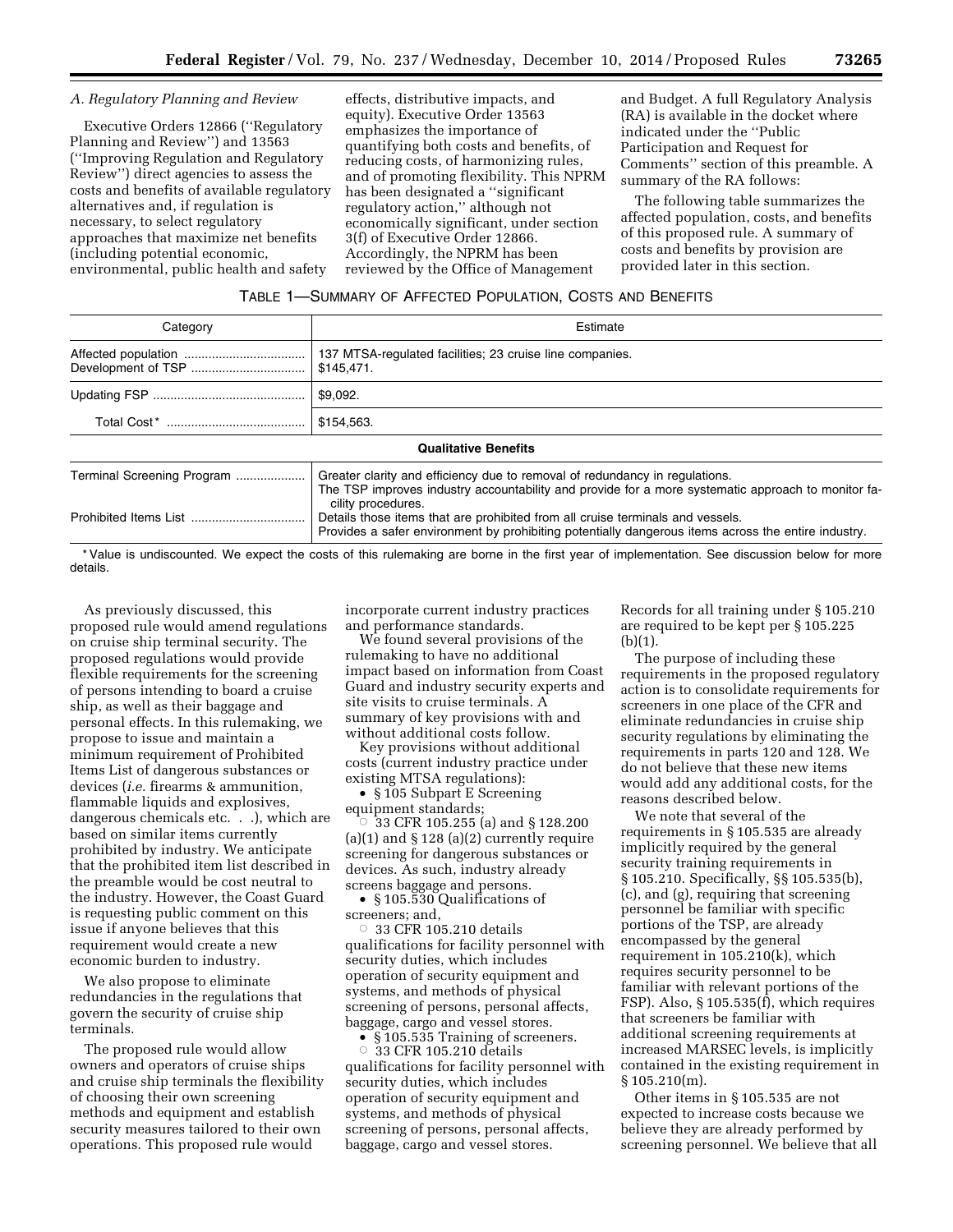screening personnel are currently trained in the specific screening methods and equipment used at the terminal (item (d)), and the terminalspecific response procedures when a dangerous item is found (item (e)). Furthermore, we believe it is a reasonable assumption that terminal screening personnel are familiar with item (a)—historic and current threats against the cruise ship industry. However, we do request comments on whether cruise ship personnel are familiar with this latter matter, and whether cruise ship operators or terminal operators would incur any additional costs as a result of these proposed requirements.

We estimate the proposed rule would affect 23 cruise line companies. Each cruise line maintains an FSP for each terminal that they utilize. Based on information from the Coast Guard *Marine Information for Safety and Law* 

*Enforcement (*MISLE) database, we estimate that the proposed rule would require that FSPs at 137 MTSAregulated facilities be updated. The proposed rule would require these facilities to add TSP chapters to their existing FSPs. This rule would also require owners and operators of cruise ship terminals to add a Prohibited Items List to current FSPs. The following table provides a breakdown of additional costs by requirement.

## TABLE 2—SUMMARY OF FIRST-YEAR COSTS BY REQUIREMENT

| Requirement | Costs<br>(undiscounted; rounded) | Description                                                                                                                |
|-------------|----------------------------------|----------------------------------------------------------------------------------------------------------------------------|
|             |                                  | \$145,471   Cost to create and add the TSP chapter to the FSPs.<br>9,092 Cost to update the Prohibited Items List in FSPs. |
| Total       | 154.563                          | First-year undiscounted costs.                                                                                             |

We estimate the cost of this rule to industry to be about \$154,563 in the first year. We expect the total costs of this rulemaking to be borne in the first year of implementation. Under MTSA, FSPs are required to undergo an annual audit, and it is during that audit that any revisions to the Prohibited Items List would be incorporated into the FSP.3 As such, we do not anticipate any recurring annual cost as a result of this proposal, as the annual cost to update

the FSP is not expected to change due to the inclusion of the TSP and Prohibited Items List.

#### *Benefits*

The benefits of the rulemaking include codification of guidelines for qualifications for screeners, more transparent and consistent reporting of screening procedures across cruise lines, improved industry accountability regarding security procedures, and greater clarity and efficiency due to the

removal of redundant regulations. We do not have data to estimate monetized benefits of this rulemaking. We present qualitative benefits and a break even analysis in the Regulatory Analysis available in the docket to demonstrate that we expect the benefits of the rulemaking to justify its costs.

There are several qualitative benefits that can be attributed to the provisions in this proposal. Table 3 provides a brief summary of benefits of key provisions.

# TABLE 3—BENEFITS OF KEY PROVISIONS

| Key provision              | <b>Benefit</b>                                                                                                                                                                                                                                                                                |
|----------------------------|-----------------------------------------------------------------------------------------------------------------------------------------------------------------------------------------------------------------------------------------------------------------------------------------------|
| Terminal Screening Program | • Greater clarity and efficiency due to removal of redundancy in regulations.<br>• The TSP improves industry accountability and provide for a more systematic approach to monitor facility<br>procedures.<br>• Details those items that are prohibited from all cruise terminals and vessels. |
| Prohibited Items List.     | • Provides a safer environment by prohibiting potentially dangerous items across the entire industry.                                                                                                                                                                                         |

### *Break Even Analysis*

It is difficult to quantify the effectiveness of the provisions in this rulemaking and the related monetized benefits from averting or mitigating a TSI. Damages resulting from TSIs are a function of a variety of factors including, but not limited to, target type, terrorist attack mode, the number of fatalities and injuries, economic and environmental impacts, symbolic effects, and national security impacts.

For regulatory analyses, the Coast Guard uses a value of a statistical life (VSL) of \$9.1 million. A value of a statistical life of \$9.1 million is

equivalent to a value of \$9.10 as a measure of the public's willingness to pay to reduce the risk of a fatality by one in a million, \$0.91 to reduce a one in 10 million risk, and \$0.091 to reduce a one in 100 million risk.4 As 8.9 million passengers embark onto cruise ships in the U.S. each year 5, very small reductions in risk can result in a fairly large aggregate willingness to pay for that risk reduction. A VSL of \$9.1 million indicates that 8.9 million cruise ship passengers that embark from the U.S. would collectively be willing to pay approximately \$8.1 million to reduce the risk of a fatality by one in 10

million (8.90 million passenger X \$0.91). As the 8.9 million passengers estimate only includes the initial embarkation of a cruise and passengers often leave and return to the vessel during a cruise (passing through screening each time), the actual risk reduction to break even per screening may be lower. The annualized costs of the proposed rule are approximately \$20,000 at 7 percent; thus, the proposed rule would have to prevent one fatality every 405 years for the rule to reach a break-even point where costs equal benefits (\$9.1 million value of a

<sup>3</sup> 33 CFR 105.415 for FSP.

<sup>4</sup> ''Guidance on Treatment of the Economic Value of a Statistical Life in U.S., Department of

Transportation Analysis'' see *[http://www.dot.gov/](http://www.dot.gov/regulations/economic-value-used-in-analysis) [regulations/economic-value-used-in-analysis](http://www.dot.gov/regulations/economic-value-used-in-analysis)*.

<sup>5</sup>Source: Cruise Lines International Association, Inc. (CLIA), *2009 U.S. Economic Impact Study,* 

Table ES–2, Number of U.S, Embarkations. *[http://](http://www.cruising.org/sites/default/files/pressroom/2009EconomicStudies/EconStudy_Exec_Summary2009.pdf) [www.cruising.org/sites/default/files/pressroom/](http://www.cruising.org/sites/default/files/pressroom/2009EconomicStudies/EconStudy_Exec_Summary2009.pdf) [2009EconomicStudies/EconStudy](http://www.cruising.org/sites/default/files/pressroom/2009EconomicStudies/EconStudy_Exec_Summary2009.pdf)*\_*Exec*\_ *[Summary2009.pdf](http://www.cruising.org/sites/default/files/pressroom/2009EconomicStudies/EconStudy_Exec_Summary2009.pdf)*.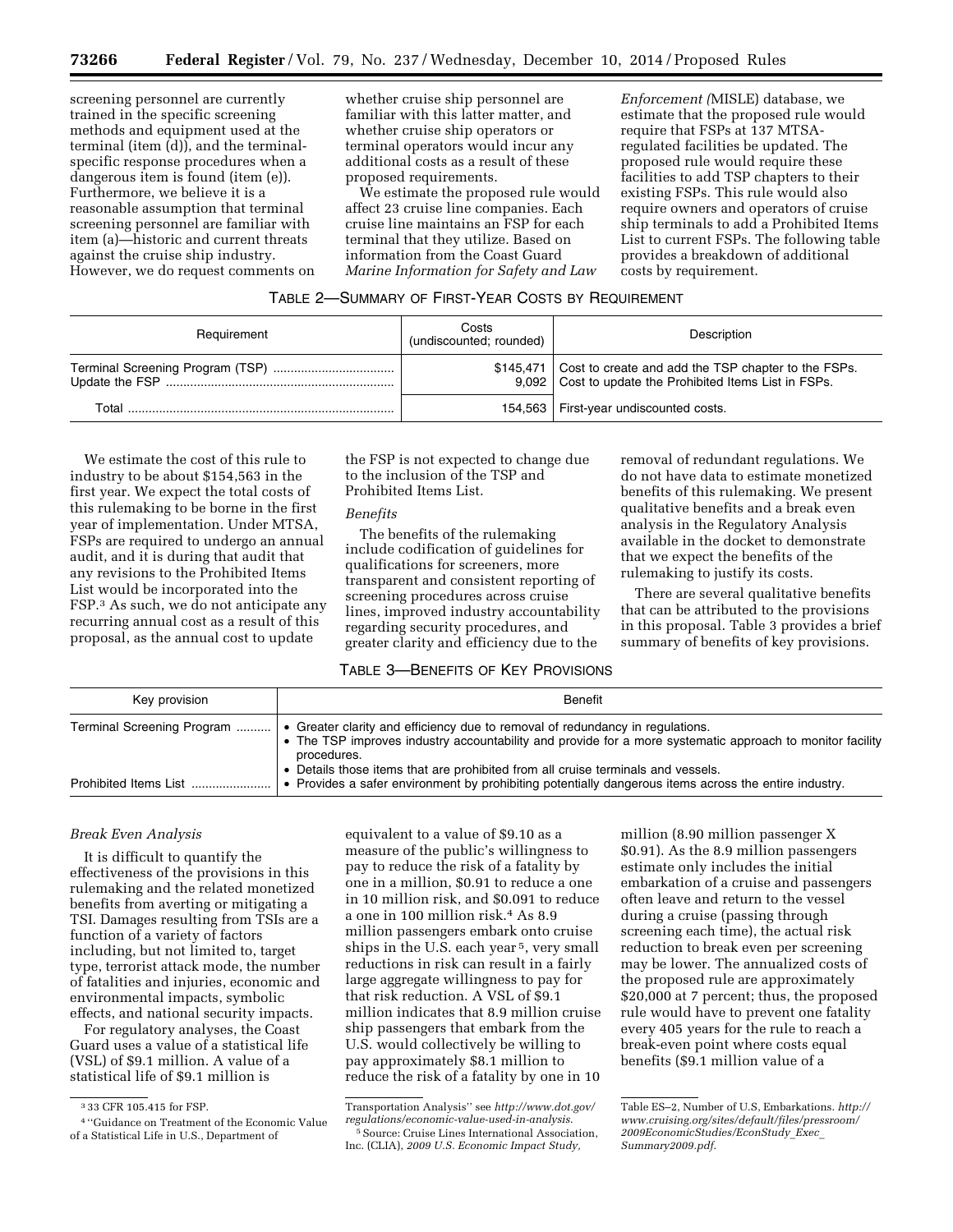statistical life/\$20,000 average annual  $cost of rule = 405$ .

The preliminary Regulatory Analysis in the docket provides additional details of the impacts of this rulemaking.

## *B. Small Entities*

Under the Regulatory Flexibility Act (5 U.S.C. 601–612), we have considered whether this proposed rule would have a significant economic impact on a substantial number of small entities. The term ''small entities'' comprises small businesses, not-for-profit organizations that are independently owned and operated and are not dominant in their fields, and governmental jurisdictions with populations of fewer than 50,000 people.

We expect entities affected by the rule would be classified under the North American Industry Classification System (NAICS) code subsector 483- Water Transportation, which includes the following six-digit NAICS codes for cruise lines: 483112-Deep Sea Passenger transportation and 483114-Coastal and Great Lakes Passenger Transportation.

According to the Small Business Administration's (SBA) Table of Small Business Size Standards 6, a U.S. company with these NAICS codes and employing equal to or fewer than 500 employees is a small business. Additionally, cruise lines may fall under the NAICS code 561510-Travel Agencies, which have a small business size standard of equal to or less than \$3,500,000 in annual revenue.

For this proposed rule, we reviewed recent company size and ownership data from the Coast Guard MISLE database, and public business revenue and size data. We found that of the 23 entities that own or operate cruise ship terminals and would be affected by this proposed rulemaking, 11 are foreign entities. The remaining 12 entities exceed the SBA small business standards for small businesses.

We did not find any small not-forprofit organizations that are independently owned and operated and are not dominant in their fields. We did not find any small governmental jurisdictions with populations of fewer than 50,000 people. Based on this analysis, we found that this rulemaking, if promulgated, will not affect a substantial number of small entities.

Therefore, the Coast Guard certifies under 5 U.S.C. 605(b) that this proposed rule, if promulgated, will not have a significant economic impact on a substantial number of U.S. small entities. If you think that a business, organization, or governmental jurisdiction qualifies as a small entity and that this proposed rule will have a significant economic impact on it, please submit a comment to the Docket Management Facility at the address under **ADDRESSES**. In your comment, explain why you think it qualifies as a small entity and how and to what degree this proposed rule will economically affect it.

### *C. Assistance for Small Entities*

Under section 213(a) of the Small Business Regulatory Enforcement Fairness Act of 1996 (Pub. L. 104–121), we want to assist small entities in understanding this proposed rule so that they can better evaluate its effects on them and participate in the rulemaking. If the proposed rule would affect your small business, organization, or governmental jurisdiction and you have questions concerning its provisions or options for compliance, please contact LCDR Kevin McDonald at the telephone number or email address indicated under the **FOR FURTHER INFORMATION CONTACT** section of this notice. The Coast Guard will not retaliate against small entities that question or complain about this rule or any policy or action of the Coast Guard.

Small businesses may send comments on the actions of Federal employees who enforce or otherwise determine compliance with Federal regulations to the Small Business and Agriculture Regulatory Enforcement Ombudsman and the Regional Small Business Regulatory Fairness Boards. The Ombudsman evaluates these actions annually and rates each agency's responsiveness to small business. If you wish to comment on actions by employees of the Coast Guard, call 1– 888–REG–FAIR (1–888–734–3247).

## *D. Collection of Information*

This proposed rule would call for a collection of information under the Paperwork Reduction Act of 1995 (44 U.S.C. 3501–3520). As defined in 5 CFR 1320.3(c), ''collection of information'' comprises reporting, recordkeeping, monitoring, posting, labeling, and other similar actions. The title and description of the information collection, a description of those who must collect the information, and an estimate of the total annual burden

follow. The estimate covers the time for reviewing instructions, searching existing sources of data, gathering and maintaining the data needed, and completing and reviewing the collection.

Under the provisions of the proposed rule, plan holders would submit amended security plans within 180 days of promulgation of the rule and update them annually. This requirement would be added to an existing collection with OMB control number 1625–0077.

*Title:* Security Plans for Ports, Vessels, Facilities, Outer Continental Shelf Facilities and Other Security-Related Requirements.

*OMB Control Number:* 1625–0077. *Summary of The Collection of Information:* Facilities that receive cruise ships would be required to update Facility Security Plans (FSPs) to contain additional information regarding the screening process at cruise terminals. Also, all cruise ship terminals that currently have a Facility Security Plan (FSP), would need to update said plan to include the list of prohibited items as detailed in this proposed rule.

*Need for Information:* The information is necessary to show evidence that cruise lines are consistently providing a minimum acceptable screening process when boarding passengers. The information would improve existing and future FSPs for cruise terminals, since they currently do not separate this important information.

*Proposed Use of Information:* The Coast Guard would use this information to ensure that facilities are taking the proper security precautions when loading cruise ships.

*Description of the Respondents:* The respondents are FSP holders that receive cruise ships.

*Number of Respondents:* The adjusted number of respondents is 13,825 for vessels, 3,270 for facilities, and 56 for Outer Continental Shelf (OCS) facilities. Of these 3,270 facilities, 137 that receive cruise ships would be required to modify their existing FSPs to account for the TSP chapter.

*Frequency of Response:* Cruise lines would only need to write a TSP chapter once before inserting it into the associated FSP. This would be required during the first 6 months after publication of the final rule.

*Burden of Response:* The estimated burden for cruise lines per TSP chapter would be approximately 16 hours. The estimated burden to update the FSP would be 1 hour.

*Estimate of Total Annual Burden:* The estimated first-year burden for cruise lines is 16 hours per TSP chapter. Since

<sup>6</sup>Source: *[http://www.sba.gov/size.](http://www.sba.gov/size)* SBA has established a Table of Small Business Size Standards, which is matched to the North American Industry Classification System (NAICS) industries. A size standard, which is usually stated in number of employees or average annual receipts (''revenues''), represents the largest size that a business (including its subsidiaries and affiliates) may be to remain classified as a small business for SBA and Federal contracting programs.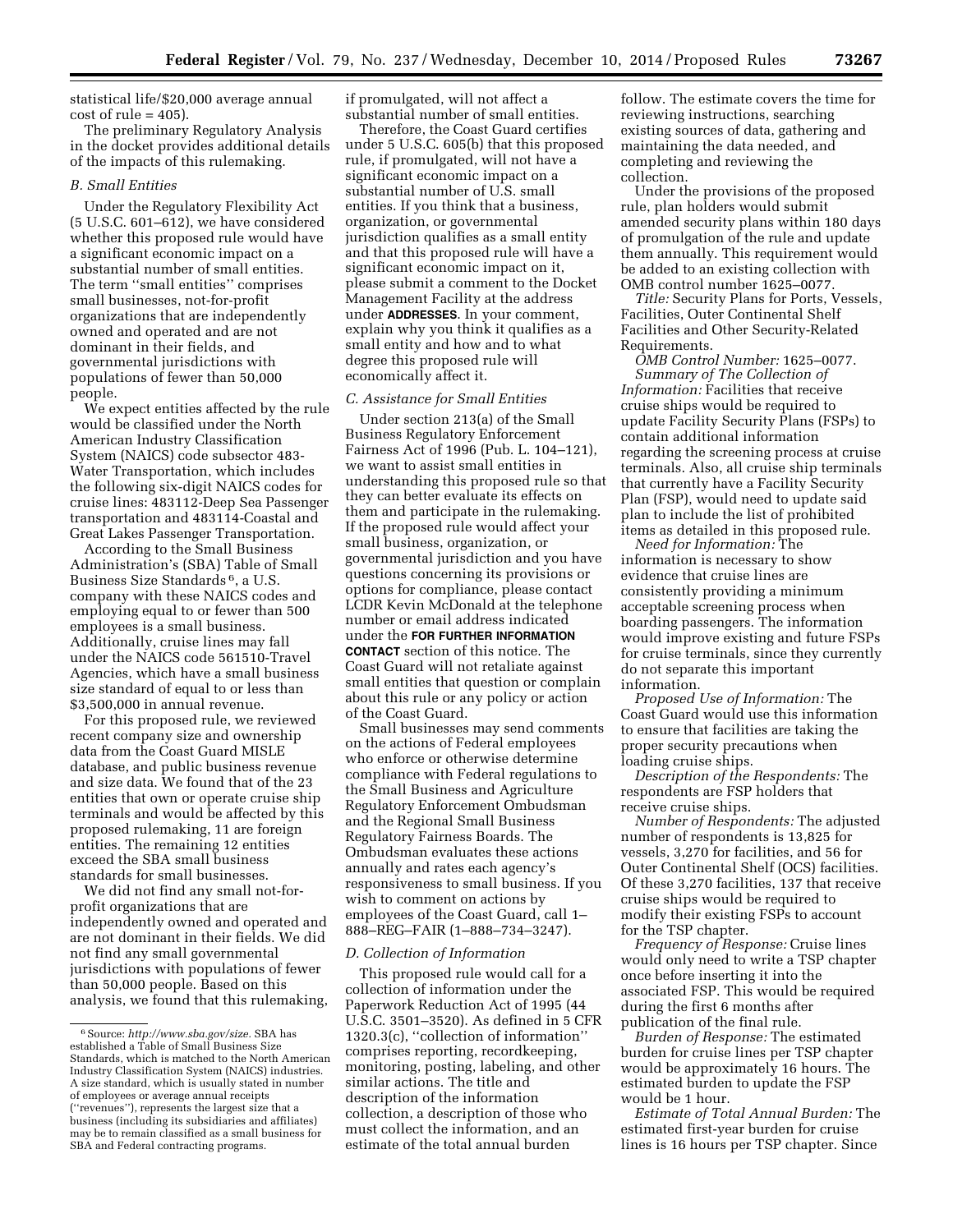there are currently 137 FSPs, the total burden on facilities would be 2,192 hours (137 TSPs  $\times$  16 hours per TSP) in the first year. For the 137 facilities, the total burden would be 137 hours (137  $FSPs \times 1$  hour per VSP). The current burden listed in this collection of information is 1,108,043. The new burden, as a result of this proposed rulemaking, is 1,110,392 (1,108,043 + 2,192 + 137) in the first year only. All subsequent year burdens will be considered part of the annual review process for FSPs.

As required by the Paperwork Reduction Act of 1995 (44 U.S.C. 3507(d)), we have submitted a copy of this proposed rule to the OMB for its review of the collection of information.

We ask for public comment on the proposed collection of information to help us determine how useful the information is; whether it can help us perform our functions better; whether it is readily available elsewhere; how accurate our estimate of the burden of collection is; how valid our methods for determining burden are; how we can improve the quality, usefulness, and clarity of the information; and how we can minimize the burden of collection.

If you submit comments on the collection of information, submit them both to OMB and to the Docket Management Facility where indicated under **ADDRESSES**, by the date under **DATES**.

You need not respond to a collection of information unless it displays a currently valid control number from OMB. Before the requirements for this collection of information become effective, we will publish a notice in the **Federal Register** of OMB's decision to approve, modify, or disapprove the proposed collection.

### *E. Federalism*

A rule has implications for federalism under Executive Order 13132, Federalism, if it has a substantial direct effect on the States, on the relationship between the national government and the States, or on the distribution of power and responsibilities among the various levels of government. We have analyzed this proposed rule under that Order and have determined that it has implications for federalism. A summary of the impact of federalism in this rule follows.

This NPRM builds on the existing port security requirements found in 33 CFR part 105 by establishing detailed, flexible requirements for the screening of persons, baggage, and personal items intended for boarding a cruise ship. It also establishes terminal screening requirements for owners and operators

of cruise ship terminals, some of which are State entities.

As implemented by the Coast Guard, the MTSA-established federal security requirements for regulated maritime facilities, including the terminal facilities serving the cruise ship industry, which are proposed for amendment by this Notice. These regulations were, in many cases, preemptive of State requirements. Where State requirements might conflict with the provisions of a federally approved security plan, they had the effect of impeding important federal purposes, including achieving uniformity. However, the Coast Guard also recognizes that States have an interest in these proposals to the extent they impose requirements on Stateoperated terminals or individual States may wish to develop stricter regulations for the federally regulated maritime facilities in their ports, so long as necessary security and the abovedescribed principles of federalism are not compromised. Sections 4 and 6 of Executive Order 13132 require that for any rules with preemptive effect, the Coast Guard shall provide elected officials of affected state and local governments and their representative national organizations the notice and opportunity for appropriate participation in any rulemaking proceedings, and to consult with such officials early in the rulemaking process. Therefore, we invite affected state and local governments and their representative national organizations to indicate their desire for participation and consultation in this rulemaking process by submitting comments to this notice. In accordance with Executive Order 13132, the Coast Guard will provide a federalism impact statement to document (1) the extent of the Coast Guard's consultation with State and local officials that submit comments to this proposed rule, (2) a summary of the nature of any concerns raised by state or local governments and the Coast Guard's position thereon, and (3) a statement of the extent to which the concerns of State and local officials have been met.

#### *F. Unfunded Mandates Reform Act*

The Unfunded Mandates Reform Act of 1995 (2 U.S.C. 1531–1538) requires Federal agencies to assess the effects of their discretionary regulatory actions. In particular, the Act addresses actions that may result in the expenditure by a State, local, or tribal government, in the aggregate, or by the private sector of \$100,000,000 (adjusted for inflation) or more in any one year. Though this proposed rule would not result in such

an expenditure, we do discuss the effects of this proposed rule elsewhere in this preamble.

#### *G. Taking of Private Property*

This proposed rule would not cause a taking of private property or otherwise have taking implications under Executive Order 12630, Governmental Actions and Interference with Constitutionally Protected Property Rights.

### *H. Civil Justice Reform*

This proposed rule meets applicable standards in sections 3(a) and 3(b)(2) of Executive Order 12988, Civil Justice Reform, to minimize litigation, eliminate ambiguity, and reduce burden.

## *I. Protection of Children*

We have analyzed this proposed rule under Executive Order 13045, Protection of Children from Environmental Health Risks and Safety Risks. This rule is not an economically significant rule and would not create an environmental risk to health or risk to safety that might disproportionately affect children.

### *J. Indian Tribal Governments*

This proposed rule does not have tribal implications under Executive Order 13175, Consultation and Coordination with Indian Tribal Governments, because it would not have a substantial direct effect on one or more Indian tribes, on the relationship between the Federal Government and Indian tribes, or on the distribution of power and responsibilities between the Federal Government and Indian tribes.

#### *K. Energy Effects*

We have analyzed this proposed rule under Executive Order 13211, Actions Concerning Regulations That Significantly Affect Energy Supply, Distribution, or Use. We have determined that it is not a ''significant energy action'' under that order. Though it is a ''significant regulatory action'' under Executive Order 12866, it is not likely to have a significant adverse effect on the supply, distribution, or use of energy. The Administrator of the Office of Information and Regulatory Affairs has not designated it as a significant energy action. Therefore, it does not require a Statement of Energy Effects under Executive Order 13211.

### *L. Technical Standards*

The National Technology Transfer and Advancement Act (NTTAA) (15 U.S.C. 272 note) directs agencies to use voluntary consensus standards in their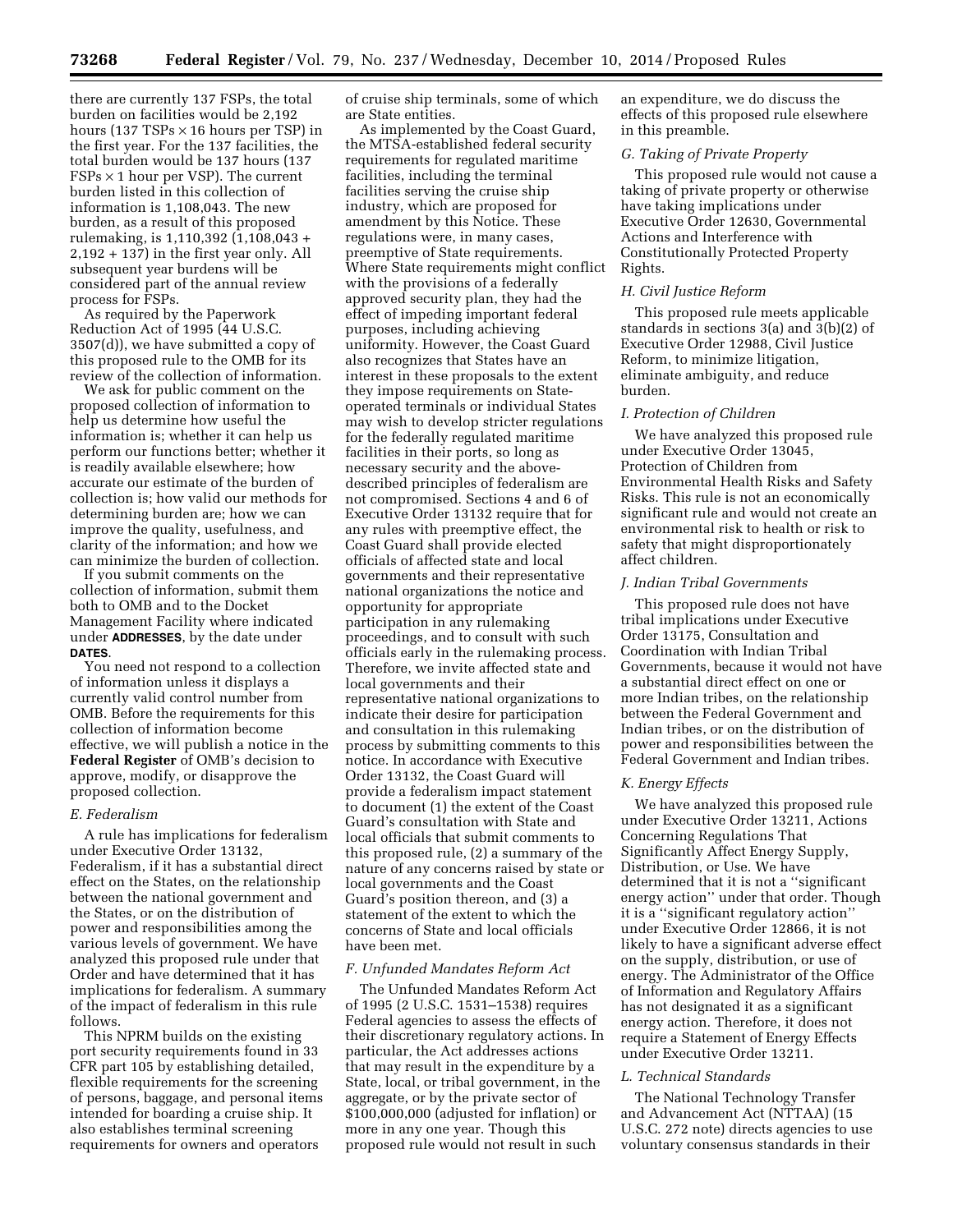regulatory activities unless the agency provides Congress, through the Office of Management and Budget, with an explanation of why using these standards would be inconsistent with applicable law or otherwise impractical. Voluntary consensus standards are technical standards (*e.g.,* specifications of materials, performance, design, or operation; test methods; sampling procedures; and related management systems practices) that are developed or adopted by voluntary consensus standards bodies.

This proposed rule does not add any voluntary consensus standards. Due to the nature of cruise ship security operations, performance-based standards allow an appropriate degree of flexibility that accommodates and is consistent with different terminal sizes and operations. This proposed rule would standardize screening activities for all persons, baggage, and personal effects at cruise ship terminals to ensure a consistent layer of security at terminals throughout the United States. Additionally, the Coast Guard consulted with the Transportation Security Administration (TSA) during the development of this proposed rule.

We propose to use performance-based requirements in this rule. The Coast Guard reserves the right to require voluntary consensus standards at a later date, via a notice of availability or in conjunction with a subsequent rulemaking published in the **Federal Register**. If you disagree, please send a comment to the docket using one of the methods under **ADDRESSES**. In your comment, explain why you disagree with our analysis and/or identify voluntary consensus standards that might apply.

#### *M. Environment*

We have analyzed this proposed rule under Department of Homeland Security Management Directive 023–01 and Commandant Instruction M16475.lD, which guide the Coast Guard in complying with the National Environmental Policy Act of 1969 (NEPA) (42 U.S.C. 4321–4370f), and have made a preliminary determination that this action is one of a category of actions that do not individually or cumulatively have a significant effect on the human environment. A preliminary environmental analysis checklist supporting this determination is available in the docket where indicated under the ''Public Participation and Request for Comments'' section of this preamble. This rule involves requirements for the screening of persons, baggage, and personal items intended for boarding a cruise ship and

falls under paragraphs 34(a), regulations which are editorial or procedural; 34(c), regulations concerning the training, qualifying, licensing, and disciplining or maritime personnel; and 34(d), regulations concerning the documentation, admeasurement, inspection, and equipment of vessels, of the Coast Guard's NEPA Implementing Procedures and Policy for Considering Environmental Impacts, COMDTINST M16475.1D, and paragraph 6(b) of the *Appendix to National Environmental Policy Act: Coast Guard Procedures for Categorical Exclusions* (67 FR 48243, July 23, 2002). We seek any comments or information that may lead to the discovery of a significant environmental impact from this proposed rule.

### **List of Subjects**

### *33 CFR Part 101*

Harbors, Maritime security, Reporting and recordkeeping requirements, Security measures, Vessels, Waterways.

#### *33 CFR Part 104*

Maritime security, Reporting and recordkeeping requirements, Security measures, Vessels.

#### *33 CFR Part 105*

Maritime security, Reporting and recordkeeping requirements, Security measures.

### *33 CFR Part 120*

Passenger vessels, Reporting and recordkeeping requirements, Security measures, Terrorism.

#### *33 CFR Part 128*

Harbors, Reporting and recordkeeping requirements, Security measures, Terrorism.

For the reasons listed in the preamble, the Coast Guard proposes to amend 33 CFR parts 101, 104, 105, 120, and 128 as follows:

## **PART 101—MARITIME SECURITY: GENERAL**

■ 1. The authority citation for part 101 continues to read as follows:

**Authority:** 33 U.S.C. 1226, 1231; 46 U.S.C. Chapter 701; 50 U.S.C. 191, 192; Executive Order 12656, 3 CFR 1988 Comp., p. 585; 33 CFR 1.05–1, 6.04–11, 6.14, 6.16, and 6.19; Department of Homeland Security Delegation No. 0170.1.

## **§ 101.105 [Amended]**

■ 2. In § 101.105–

■ b. Add, in alphabetical order, definitions for the terms ''Carry-on item'', ''Checked baggage'', ''Cruise ship terminal'', ''Cruise ship voyage'', ''Disembark'', ''Embark'', ''Explosive

detection system (EDS)'', ''High seas'', ''Port of call'', ''Screener'', and ''Terminal screening program (TSP)'' to read as follows:

## **§ 101.105 Definitions.**

 $\star$   $\star$ 

*Carry-on item* means an individual's accessible property, including any personal effects that the individual intends to carry onto a vessel or facility subject to this subchapter and is therefore subject to screening.

\* \* \* \* \* *Checked baggage* means an individual's personal property tendered by or on behalf of a passenger and accepted by a facility or vessel owner or operator. This baggage is accessible to the individual after boarding the vessel. \* \* \* \* \*

*Cruise ship terminal* means any portion of a facility that receives a cruise ship or its tenders to embark or disembark passengers or crew.

*Cruise ship voyage* means a cruise ship's entire course of travel, from the first port at which the vessel embarks passengers until its return to that port or another port where the majority of the passengers disembark and terminate their voyage. A cruise ship voyage may include one or more ports of call. \* \* \* \* \*

*Disembark* means any time that the crew or passengers leave the ship.

\* \* \* \* \* *Embark* means any time that crew or passengers board the ship, including reboarding at ports of call.<br> $*$   $*$   $*$   $*$   $*$ 

\* \* \* \* \* *Explosives Detection System (EDS)*  means any system, including canines, automated device, or combination of devices that have the ability to detect explosive material.

\* \* \* \* \* *High seas* means the waters defined in § 2.32(d) of this chapter.

\* \* \* \* \* Port of call means a U.S. port where a cruise ship makes a scheduled or unscheduled stop in the course of its voyage and passengers are allowed to embark and disembark the vessel.

\* \* \* \* \* *Screener* means an individual who is trained and authorized to screen or inspect persons, baggage (including carry-on items), personal effects, and vehicles for the presence of dangerous substances and devices, and other items listed in the vessel or facility security plan.

\* \* \* \* \*

*Terminal Screening Program (TSP)*  means a written program developed for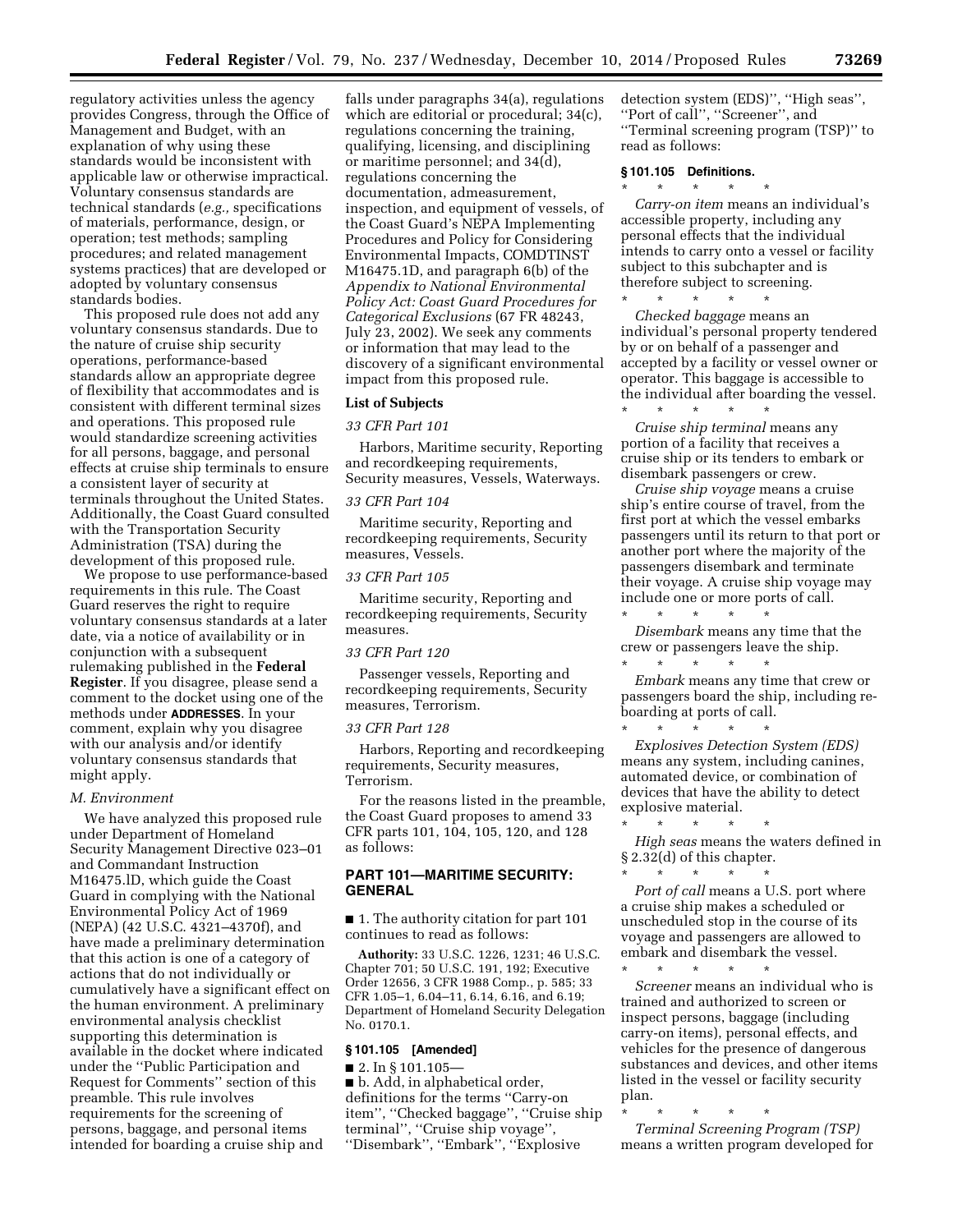a cruise ship terminal that documents methods used to screen persons, baggage, and carry-on items for the presence of dangerous substances and devices to ensure compliance with this part.

\* \* \* \* \*

## **PART 104—MARITIME SECURITY: VESSELS**

■ 3. The authority citation for part 104 continues to read as follows:

**Authority:** 33 U.S.C. 1226, 1231; 46 U.S.C. Chapter 701; 50 U.S.C. 191; 33 CFR 1.05–1, 6.04–11, 6.14, 6.16, and 6.19; Department of Homeland Security Delegation No. 0170.1.  $\blacksquare$  4. In § 104.295, revise paragraph (a)(1)

to read as follows:

# **§ 104.295 Additional requirements—cruise ships.**

(a) \* \* \*

(1) Screen all persons, baggage, and personal effects for dangerous substances and devices at the cruise ship terminal or, in the absence of a terminal, immediately prior to embarking a cruise ship, in accordance with the qualification, training, and equipment requirements of §§ 105.530, 105.535, and 105.545 of this chapter.

\* \* \* \* \*

# **PART 105—MARITIME SECURITY: FACILITIES**

■ 5. The authority citation for part 105 continues to read as follows:

**Authority:** 33 U.S.C. 1226, 1231; 46 U.S.C. 70103; 50 U.S.C. 191; 33 CFR 1.05–1, 6.04– 11, 6.14, 6.16, and 6.19; Department of Homeland Security Delegation No. 0170.1.  $\blacksquare$  6. In § 105.225, revise paragraph  $(b)(1)$ to read as follows:

## **§ 105.225 Facility recordkeeping requirements.**

- \* \* \* \* \*
- (b) \* \* \*

(1) *Training.* For training under §§ 105.210 and 105.535, the date of each session, duration of session, a description of the training, and a list of attendees;

\* \* \* \* \* ■ 7. In § 105.290, revise paragraphs (a) and (b) to read as follows:

## **§ 105.290 Additional requirements—cruise ship terminals.**

\* \* \* \* \* (a) Screen all persons, baggage, and personal effects for dangerous substances and devices in accordance with the requirements in subpart E of this part;

(b) Check the identification of all persons seeking to enter the facility in accordance with §§ 101.514, 101.515,

and 105.255 of this subchapter. Persons holding a Transportation Worker Identification Credential (TWIC) must be checked as set forth in this part. For persons not holding a TWIC, this check includes confirming the individual's validity for boarding by examining passenger tickets, boarding passes, government identification or visitor badges, or work orders;

\* \* \* \* \* ■ 8. In § 105.405, revise paragraph (a)(17) and (a)(18), reserve paragraphs  $(a)(19)$  and  $(a)(20)$ , and add paragraph (a)(21) to read as follows:

# **§ 105.405 Format and content of the Facility Security Plan (FSP).**

 $(a) * * * *$ 

(17) Facility Security Assessment (FSA) report;

(18) Facility Vulnerability and Security Measures Summary (Form CG– 6025) in Appendix A to part 105; and,

- (19) Reserved
	- (20) Reserved
	- (21) If applicable, cruise ship

Terminal Screening Program (TSP) in accordance with subpart E of this part. ■ 9. Add new subpart E to part 105 to read as follows:

## **Subpart E—Facility Security: Cruise Ship Terminals**

Sec.

- 105.500 General. Terminal Screening Program (TSP).
- 105.510 Screening responsibilities of the
- owner or operator.<br>105.515 Prohibited Ite
- Prohibited Items List.
- 
- 105.525 Terminal screening operations.<br>105.530 Qualifications of screeners. 105.530 Qualifications of screeners.
- 105.535 Training requirements of screeners. 105.540 Screener participation in drills and exercises.
- 105.545 Screening equipment.
- 105.550 Alternate screening.

#### **Subpart E—Facility Security: Cruise Ship Terminals**

#### **§ 105.500 General.**

(a) *Applicability.* The owner or operator of a cruise ship terminal must comply with this subpart when receiving a cruise ship or tenders from cruise ships.

(b) *Purpose.* This subpart establishes cruise ship terminal screening programs within the Facility Security Plans (FSPs) to ensure that prohibited items are not present within the secure areas that have been designated for screened persons, baggage, and personal effects, and are not brought onto cruise ships interfacing with the terminal.

(c) *Compliance dates.* (1) No later than 180 days after the effective date of the final rule, cruise ship terminal owners or operators must submit, for each terminal, a Terminal Screening

Program (TSP) that conforms with the requirements in § 105.505 of this subpart to the cognizant COTP for review and approval.

(2) No later than 1 year after the effective date of the final rule, each cruise ship terminal owner or operator must operate in compliance with an approved TSP and this subpart.

## **§ 105.505 Terminal Screening Program (TSP).**

(a) *General requirements.* The owner or operator of a cruise ship terminal must ensure a Terminal Screening Program (TSP) is developed, added to the Facility Security Plan (FSP), and implemented. The TSP must:

(1) Document all procedures that are employed to ensure all persons, baggage, and personal effects are screened at the cruise ship terminal prior to being allowed into a cruise ship terminal's secure areas or onto a cruise ship;

(2) Be written in English; and,

(3) Be approved by the Coast Guard as part of the FSP in accordance with subpart D of this part.

(b) *Availability.* Each cruise ship terminal Facility Security Officer must:

(1) Maintain the TSP in the same or similar location as the FSP as described in § 105.400(d) of this part;

(2) Have an accessible, complete copy of the TSP at the cruise ship terminal;

(3) Have a copy of the TSP available for inspection upon request by the Coast Guard;

(4) Maintain the TSP as sensitive security information (SSI) and protect it in accordance with 49 CFR part 1520; and

(5) Make a copy of the current Prohibited Items List publicly available. The List and copies thereof are not SSI.

(c) *Content.* The TSP must include the following:

(1) A line diagram of the cruise ship terminal including:

(i) The physical boundaries of the terminal;

(ii) The location(s) where all persons intending to board a cruise ship, and all personal effects and baggage are screened; and,

(iii) The point(s) in the terminal beyond which no unscreened person may pass;

(2) The responsibilities of the owner or operator regarding the screening of persons, baggage, and personal effects;

(3) The procedure to obtain and maintain the Prohibited Items List;

(4) The procedures used to comply with the requirements of § 105.530 of this part regarding qualifications of screeners;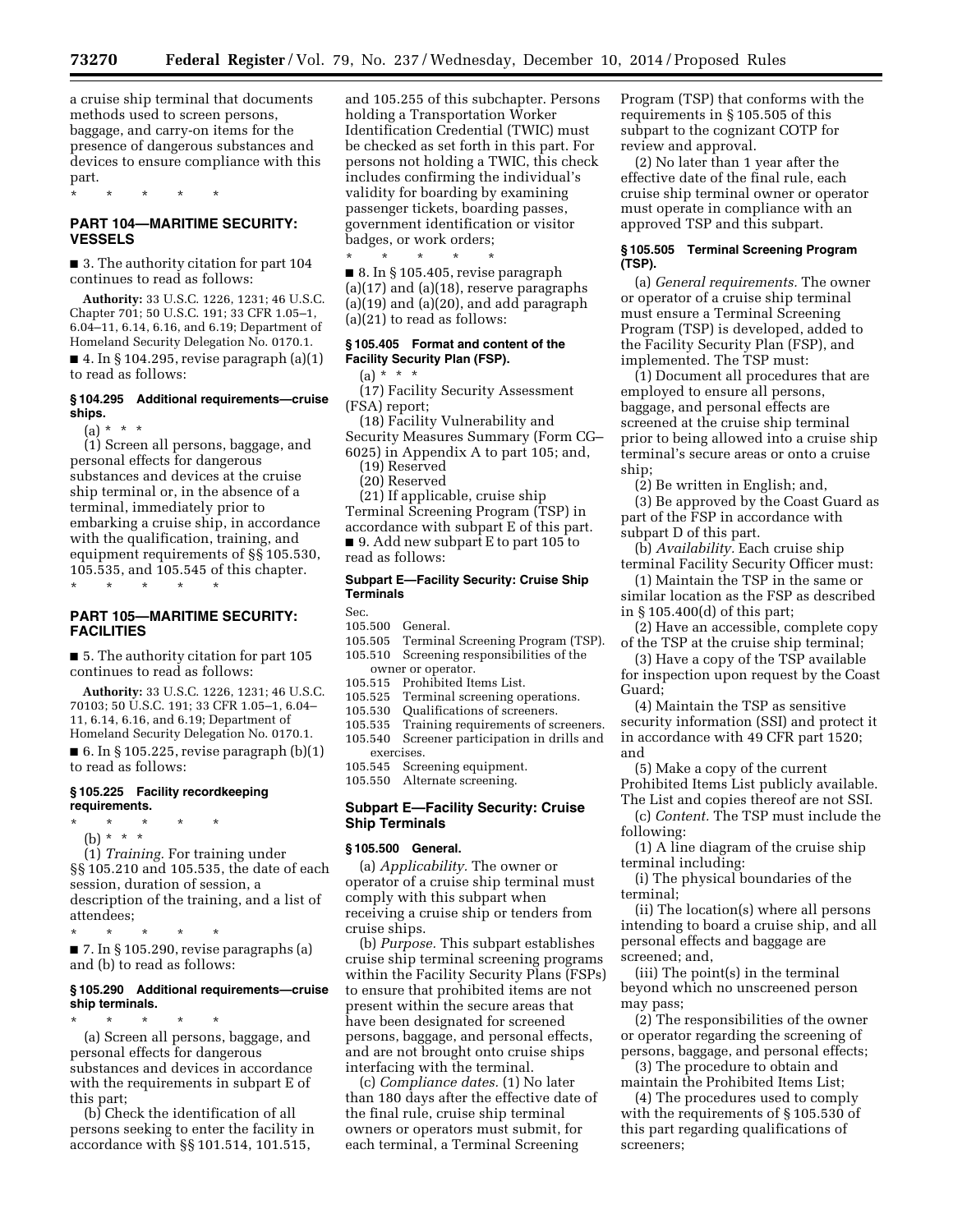(5) The procedures used to comply with the requirements of § 105.535 of this part regarding training of screeners;

(6) The number of screeners needed at each location to ensure adequate screening;

(7) A description of the equipment used to comply with the requirements of § 105.525 of this part regarding the screening of individuals, their personal effects, and baggage, including screening at increased MARSEC Levels, and the procedures for use of that equipment;

(8) The operation, calibration, and maintenance of any and all screening equipment used in accordance with § 105.545 of this part;

(9) The procedures used to comply with the requirements of § 105.550 of this part regarding the use of alternative screening methods and/or equipment, including procedures for passengers and crew with disabilities or medical conditions precluding certain screening methods; and

(10) The procedures used when prohibited items are detected.

(d) As a part of the FSP, the requirements in §§ 105.410 and 105.415 of this part governing submission, approval, amendment, and audit of a TSP apply.

## **§ 105.510 Screening responsibilities of the owner or operator.**

In addition to the requirements of § 105.200 of this part, the owner or operator of a cruise ship terminal must ensure that:

(a) A Terminal Screening Program (TSP) is developed in accordance with this subpart, and submitted to and approved by the cognizant Captain of the Port (COTP), as part of the Facility Security Plan (FSP), in accordance with this part;

(b) Screening is conducted in accordance with this subpart and an approved TSP;

(c) Specific screening responsibilities are documented in a Declaration of Security (DoS) in accordance with §§ 104.255 and 105.245 of this subchapter;

(d) Procedures are established for reporting and handling prohibited items that are detected during the screening process;

(e) All personal screening is conducted in a uniform, courteous, and efficient manner respecting personal rights to the maximum extent practicable; and

(f) When the MARSEC Level is increased, additional screening measures are employed in accordance with an approved TSP.

#### **§ 105.515 Prohibited Items List.**

(a) The Coast Guard will issue and maintain a Prohibited Items List consisting of dangerous substances and devices for purposes of §§ 105.290(a) of this chapter. The list specifies those items that the Coast Guard prohibits all persons from bringing onboard any cruise ship through terminal screening operations regulated under 33 CFR part 105.

(b) Procedures for screening persons, baggage and personal effects must include use of the Prohibited Items List which will be provided to screening personnel by the cruise ship terminal owner or operator.

(c) The list must be present at each screening location during screening operations. Additionally, the list must be included as part of the Declaration of Security.

(d) Facility personnel must report the discovery of a prohibited item introduced by violating security measures at a cruise ship terminal as a breach of security in accordance with § 101.305(b) of this subchapter.

#### **§ 105.525 Terminal screening operations.**

(a) *Passengers and personal effects.*  (1) Each cruise ship terminal must have at least one location to screen passengers and carry-on items prior to allowing such passengers and carry-on items into secure areas of the terminal designated for screened persons and carry-on items.

(2) Screening locations must be adequately staffed and equipped to conduct screening operations in accordance with the approved Terminal Screening Program (TSP).

(3) Facility personnel must check personal identification prior to allowing a person to proceed to a screening location, in accordance with § 105.290(b) of this part, which sets forth additional requirements for cruise ship terminals at all Maritime Security levels.

(4) All screened passengers and their carry-on items must remain in secure areas of the terminal designated for screened persons and personal effects until boarding the cruise ship. Persons who leave a secure area must be rescreened.

(b) *Persons other than passengers.*  Crew members, visitors, vendors, and other persons who are not passengers, and their personal effects, must be screened either at screening locations where passengers are screened or at another location that is adequately staffed and equipped in accordance with this subpart and is specifically designated in an approved TSP.

(c) *Checked baggage.* (1) A cruise ship terminal that accepts baggage must have at least one location designated for the screening of checked baggage.

(2) Screening personnel may only accept baggage from a person with—

- (i) A valid passenger ticket;
- (ii) Joining instructions;
- (iii) Work orders; or

(iv) Authorization from the terminal or vessel owner or operator to handle baggage;

(3) Screening personnel may only accept baggage in an area designated in an approved TSP and manned by terminal screening personnel; and,

(4) Screening or security personnel must constantly control the checked baggage, in a secure area, from the time it is accepted at the terminal until it is onboard the cruise ship.

(d) *Unaccompanied baggage.* (1) Facility personnel may accept unaccompanied baggage, as defined in § 101.105 of this subchapter, only if the Vessel Security Officer provides prior written approval for the unaccompanied baggage.

(2) If facility personnel accept unaccompanied baggage at a cruise ship terminal, they must handle such baggage in accordance with paragraph (c) of this section.

#### **§ 105.530 Qualifications of screeners.**

In addition to the requirements for facility personnel with security duties contained in § 105.210 of this part, screening personnel at cruise ship terminals must—

(a) Have a combination of education and experience that the Facility Security Officer (FSO) has determined to be sufficient for the individual to perform the duties of the position; and

(b) Be capable of using all screening methods and equipment needed to perform the duties of the position.

### **§ 105.535 Training requirements of screeners.**

In addition to the requirements for facility personnel with security duties in § 105.210 of this part, screening personnel at cruise ship terminals must demonstrate knowledge, understanding, and proficiency in the following areas as part of their security-related familiarization—

(a) Historic and current threats against the cruise ship industry;

(b) Relevant portions of the Terminal Screening Program (TSP) and Facility Security Plan;

(c) The purpose and contents of the cruise ship terminal Prohibited Items List;

(d) Specific instruction on screening methods and equipment used at the cruise ship terminal;